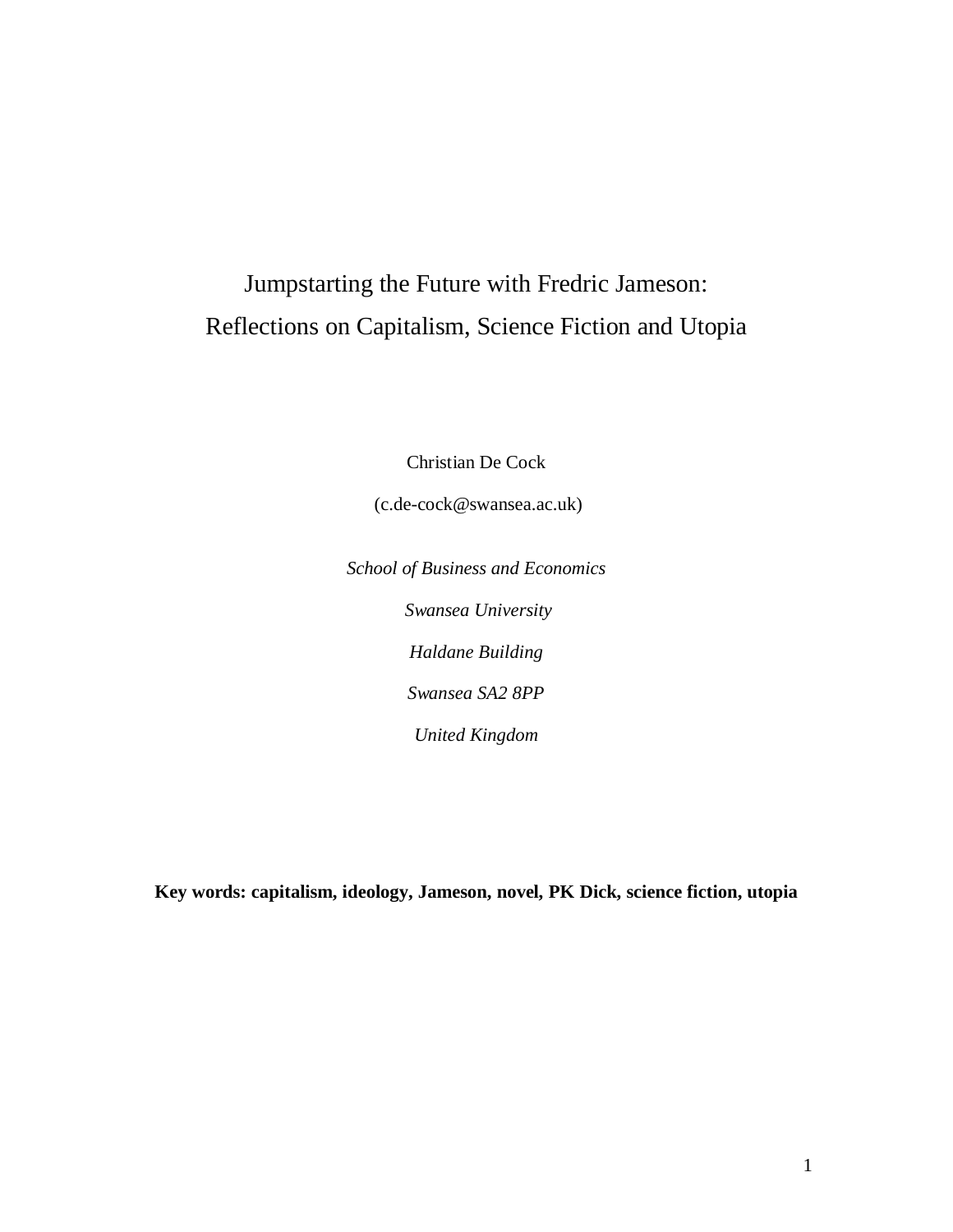# **Jumpstarting the Future with Fredric Jameson: Reflections on Capitalism, Science Fiction and Utopia**

#### **Abstract**

This paper turns around the key concern that it has become almost impossible to imagine a form of the future that is neither a prolongation of what already exists nor its apocalyptic demise. In trying to find ways of reconceiving the future in a more productive fashion, the paper relies heavily on Fredric Jameson"s work. Jameson worries that the traditional realist novel, which has featured so prominently in discussions of 'literature' in the field of organization studies, has committed itself far too readily to what he terms "ontological realism": the deliberate confusion of that which is meaningful with that which exists. He therefore explores the potential of Science Fiction (SF), and in particular radical SF from the 1960s and 1970s, for figuring a break with a hollowed-out present. This is achieved, for example, by transforming our own present into the past of something yet to come. It is as if Walter Benjamin's angel of history would stand in an imaginary future with its face turned back towards our present. Such revelatory time-slips find their clearest expression in the novels of Philip K Dick, and it is to them that this paper will turn when working through some concrete examples.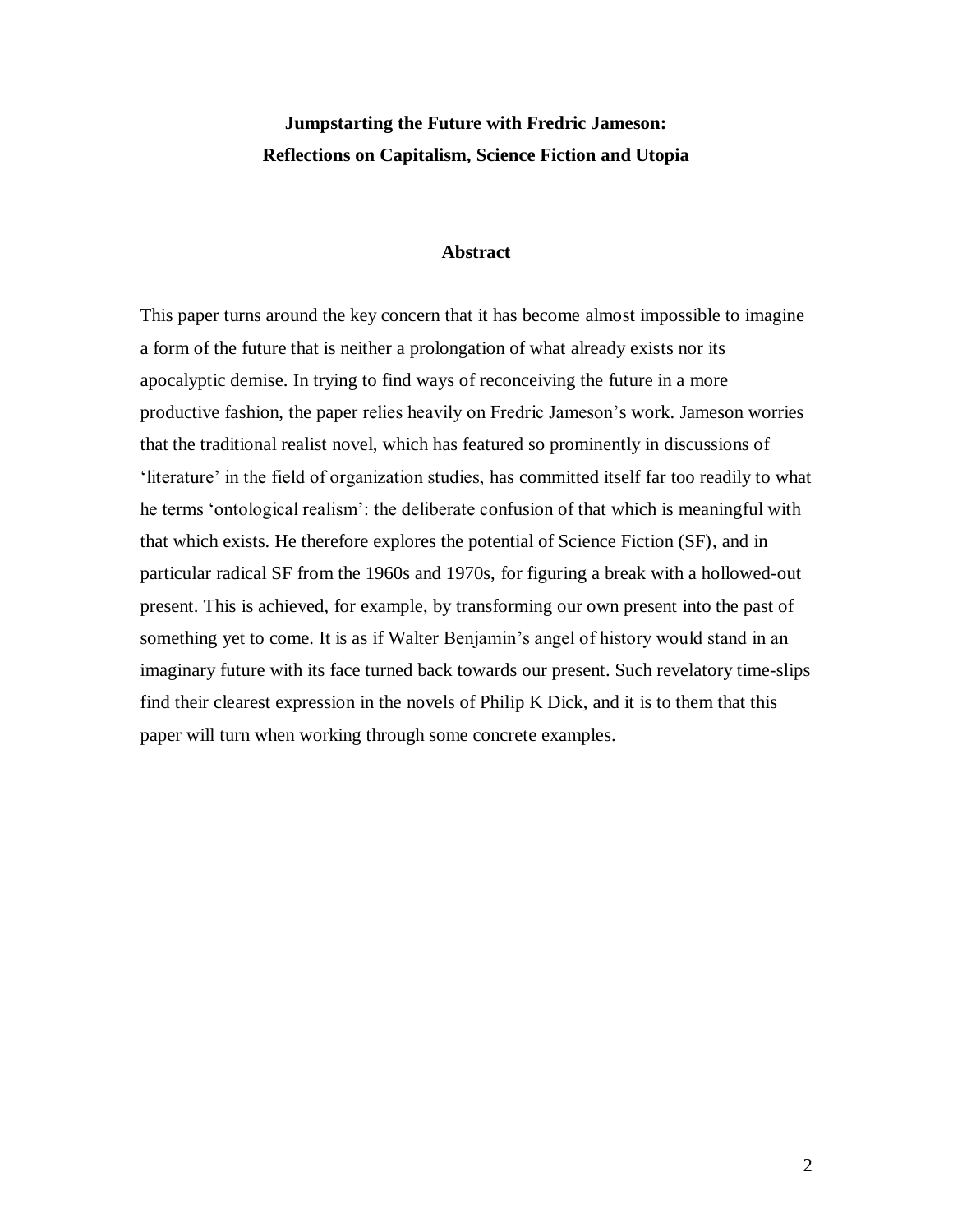# **Jumpstarting the Future with Fredric Jameson: Reflections on Realism, Science Fiction and Utopia**

"This work has to develop to the highest degree the art of citing… Its theory is intimately related to that of montage" (Benjamin, 2002, Convolute N1,10, p.458).

## **Montage 1: History**

*"History is finished. It"s all over! Even Deng said it"s glorious to be rich. Capitalist democracy has won and the rest is mopping up. That Jap guy was right." "Bullshit. You need to read more science fiction. Nobody who reads SF comes out with this crap about the end of history." (a conversation in Banks, 2007, p.49)*

*Who could ever believe that this is the end of history as Fukuyama pronounced in 1989, as though to say things are as good as they can get? Utopia only comes into its own when we treat it as "non-fiction", or in Deleuze"s terms as a "virtuality" (i.e., real without being actual) – only then do we see utopia is not some dreamt-up fantasy place where everything is miraculously "better", but rather a cognitive procedure of determining what it is about our present world that must be changed to release us from its many known and unknown unfreedoms. (Buchanan, 2006, p.118)*

*But I think it would be better to characterize all this in terms of History, a History that we cannot imagine except as ending, and whose future seems to be nothing but a monotonous repetition of what is already here. The problem is then how to locate radical difference; how to jumpstart the sense of history so that it begins again to transmit feeble signals of time, of otherness, of change, of Utopia. The problem to be solved is that of breaking out of the windless present of the postmodern back into real historical time, and a history made by human beings. (Jameson, 2003, p.76)*

*All the indicators in which Durkheim taught us to read the signs of anomie have been on the increase since the second half of the 1970s. This may be interpreted not only as a mechanical result of the growth in job insecurity and poverty, but also as the mark of an*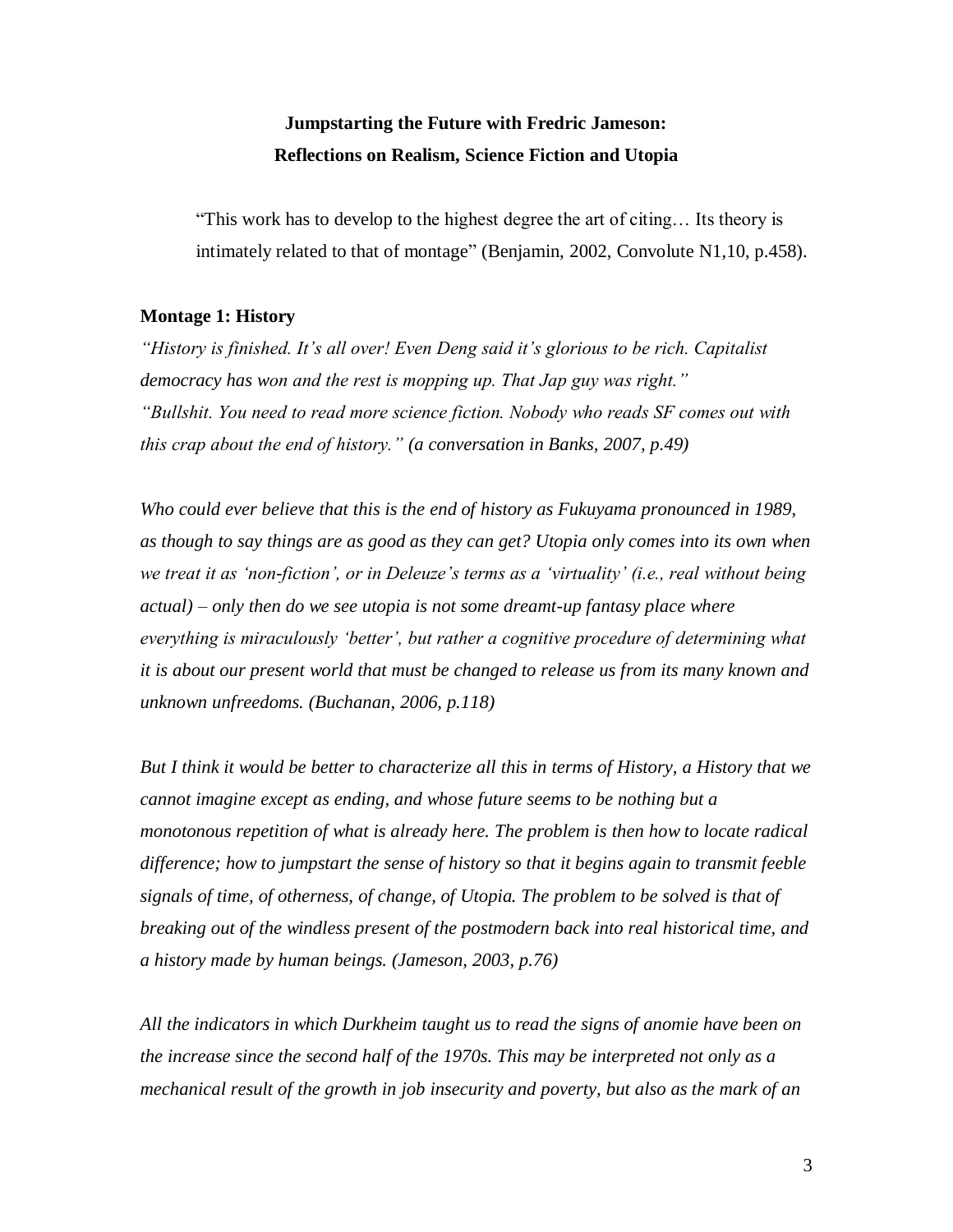*elimination of the purchase that people can have on their social environment, with a consequent fading of their belief in the future as a vanishing point which can orientate action and thus retrospectively confer meaning on the present. (Boltanski and Chiapello, 2005, p.421)*

#### **Dialectical Criticism, Literature and History**

Jameson is known as a Marxist literary theorist (although I prefer his self-designation of 'dialectical materialist<sup>'</sup><sup>i</sup>). He sees Marxism as an economic rather than a political doctrine, insisting on the primacy of the economic system and on capitalism itself as the ultimate horizon of the political, social, and cultural situation. For Jameson, capitalism is the first socioeconomic order which de-totalizes meaning: it is not global at the level of meaning (there is no global 'capitalist world-view'); its global dimension can be formulated only at the level of the "Real" of the global market mechanism. In Jameson"s oeuvre, "History" plays the same role as Althusser"s "Absent Cause" or Lacan"s "Real": it is fundamentally non-narrative and non-representational and detectable only in its effect. Our approach to History and to the "Real" itself necessarily passes through its prior textualization, its narrativization in the "Political Unconscious"(Jameson, 1981). The reason why Jameson considers it so crucial to attend to the novel is that he sees in this material one of the most crucial forms of mediation in society; it offers a particular formal structure, involving what can be called "the space of a community", which embraces what individuals cannot directly perceive (cf. Culler, 2007). Jameson considers the production of narrative form in the novel as an ideological act "with the function of inventing imaginary or formal "solutions" to unresolvable social contradictions" (Jameson, 1981, p.64)<sup>ii</sup>. For him, dialectical criticism offers the proper mediation between our individual perception of society as fractured and fragmented on the one hand, and the 'real' state of affairs of social totality on the other. Whilst this social totality is always unrepresentable, it can sometimes be mapped (e.g. in a novel) and allow a small-scale model to be constructed on which the fundamental tendencies and the lines of flight can more clearly be read. At other times, this representational process becomes impossible, and people face history and the social totality as a bewildering chaos, whose forces are indiscernible. It is the latter situation we presently find ourselves in, according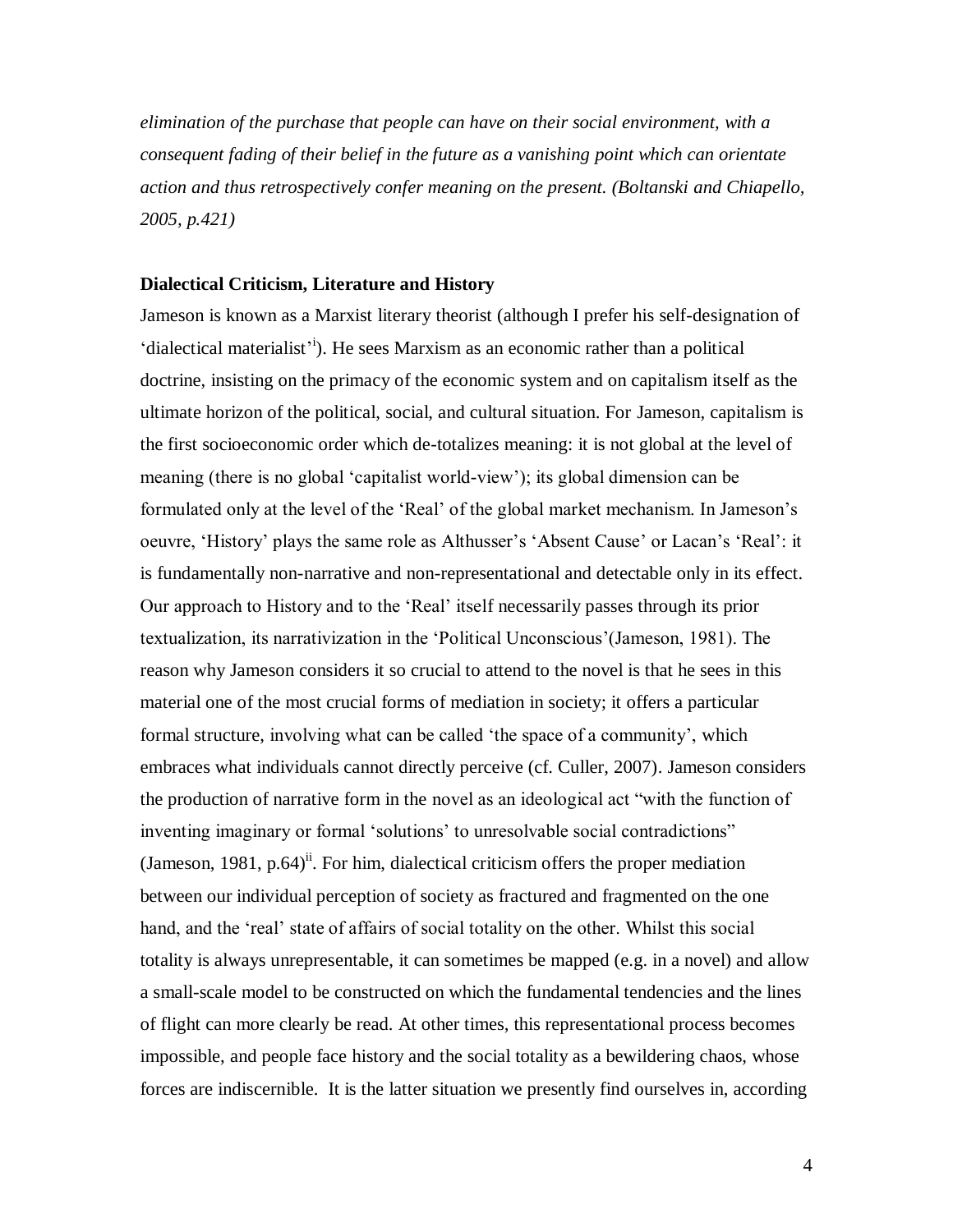to Jameson. And if we cannot represent the world to ourselves how are we to understand it, much less change it?

Dialectical criticism's twofold purpose lies in uncovering the ways in which  $21<sup>st</sup>$  century capitalism disguises its strategic interests while simultaneously keeping alive thoughts of the future, thus undermining the "*pensée unique*" (Boltanski and Chiapello, 2005) or 'Washington consensus' (Buchanan, 2006) that there is only one way of thinking about the world. It is fundamental in applying the dialectic method that we grasp its critical negativity as a conceptual instrument designed, not to produce some full representation, but rather to discredit and demystify the claims to full representation of the dominant thinking of the day. As Žižek (2006, p.127) put it: "To present the deadlock in all its radicality is much more pertinent than simple progressist solutions". Jameson elucidated his 'method' in a recent interview as follows (Buchanan, 2006, p.130):

"My own method, which has seemed to many people to be frustrating and pessimistic, is to concentrate on ways in which we cannot imagine the future. It has seemed to me that something would be achieved if we began to realize how firmly we are locked into a present without a future and to get a sense of all the things that limit our imagination of the future. I suppose this is a Brechtian device in the sense that Brecht always wanted us to understand that the things that we consider to be natural and eternal are really only historical and constructed and thereby can be changed".

What we thus must try and do is somehow triangulate what is missing, or more specifically imagine that which cannot be said or written in our time because somehow it is out of step with history. Our analyses need to begin with the taboos buried in the recesses of the "political unconscious" (Jameson, 2002). One concrete application following from his injunction to determine the culturally impossible is Jameson"s passion for Greimas"s semiotic squares which very much signals a return to formalism. Jameson uses these squares as maps of the "logic of closure" any concept or formal device inevitably conceals within its make-up. The problem, Jameson (2005, p.179) suggests, is how to invent a formalism that doesn't create spurious syntheses or the ironic superposition of opposites, but rather one that "goes all the way through that

5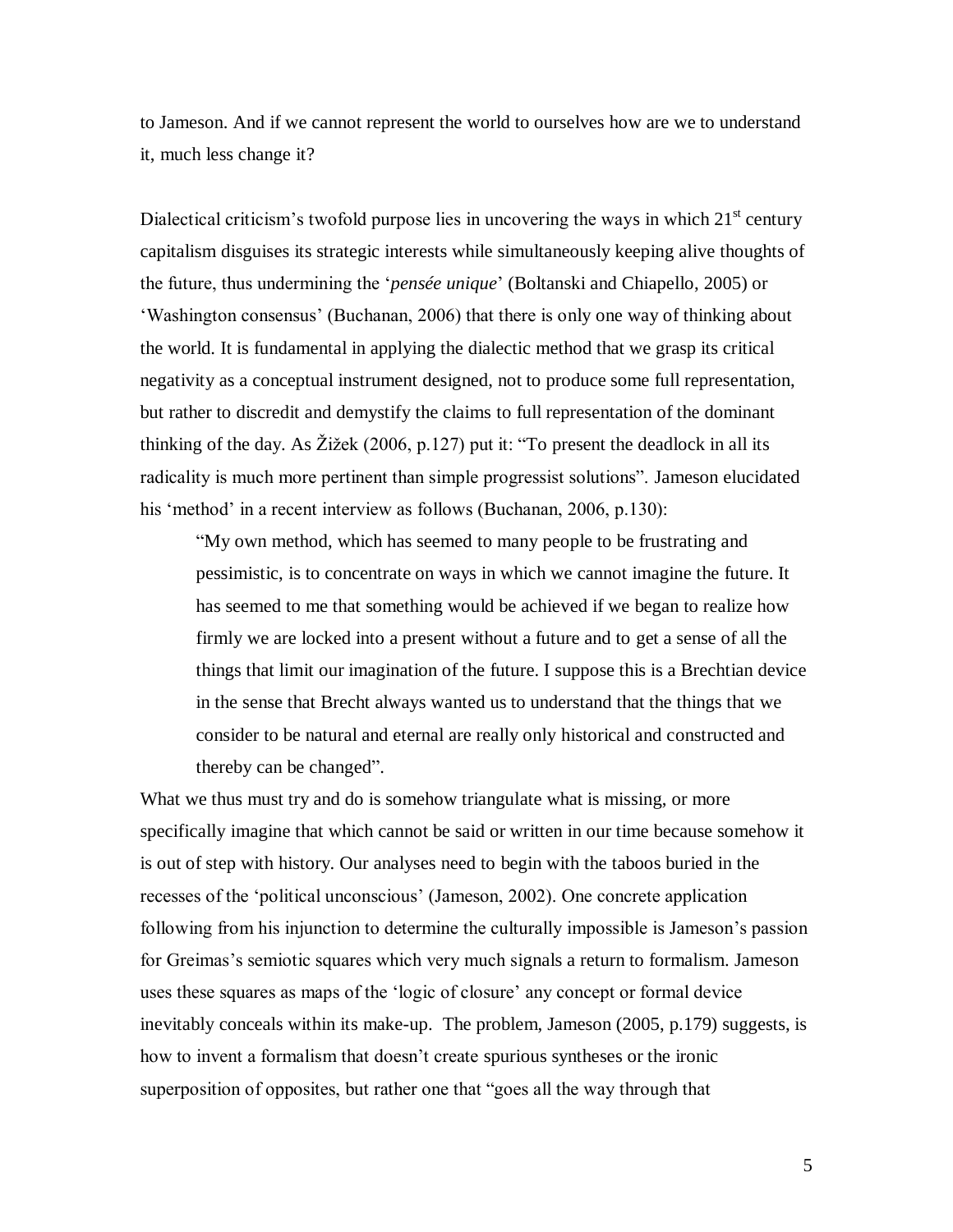contradictory content and emerges on the other side. It is precisely this possibility which the semiotic square seems to promise".

#### **The Novel: an Ideological Reading**

In his more recent work Jameson has become increasingly pessimistic about the potential of the traditional novel to productively fulfil its mediating role. Our conception of the novel has its roots in 19th-century realism (and perhaps early 20th-century modernism). This was an historical period when the economic, political, and cultural realms remained semi-autonomous, enabling contradictions within and among them to act like mental wedges, thus preserving the ability to imagine change. The classical novel then, presupposed the relative intelligibility and self-sufficiency of experience from within, and a coherence in social life such that the narrative of the destinies of individuals could be expected to achieve formal completeness. The most influential version of this argument was formulated by Ian Watt in *The Rise of the Novel* (1957/2001), who found in the 18<sup>th</sup> and 19<sup>th</sup> century novel a radical preoccupation with the here-and-now. The name Watt gave this preoccupation was "formal realism". It was characterized by the primary convention that the novel is a full and authentic report of human experience, expressed in a referential use of language. As Trotter (2007, p.31) suggested in his review of Moretti's monumental (close to 2,000 pages in two volumes) homage to the novel:

"Britain, the story goes, developed an extensive middle-class readership earlier than other countries. These new consumers of print wanted to read about themselves, in intricate circumstantial detail, and to know that all over the nation others like them were doing the same. The novel thus became at once the instrument and the expression of middle-class cultural hegemony. Only since around 1740, we might say, has it been possible to live in a novelised society".

Whilst one has to be wary of adopting too much of a Eurocentric view of the novel, there seems to be an emerging consensus that narrative fiction underwent passage through the generic equivalent of a population bottleneck in Europe in the  $18<sup>th</sup>$  century, during which the novel took decisive shape as a genre, while other varieties of long narrative fiction fell away (Trotter, 2007). Frow (2008, p.144), in another review of Moretti's edited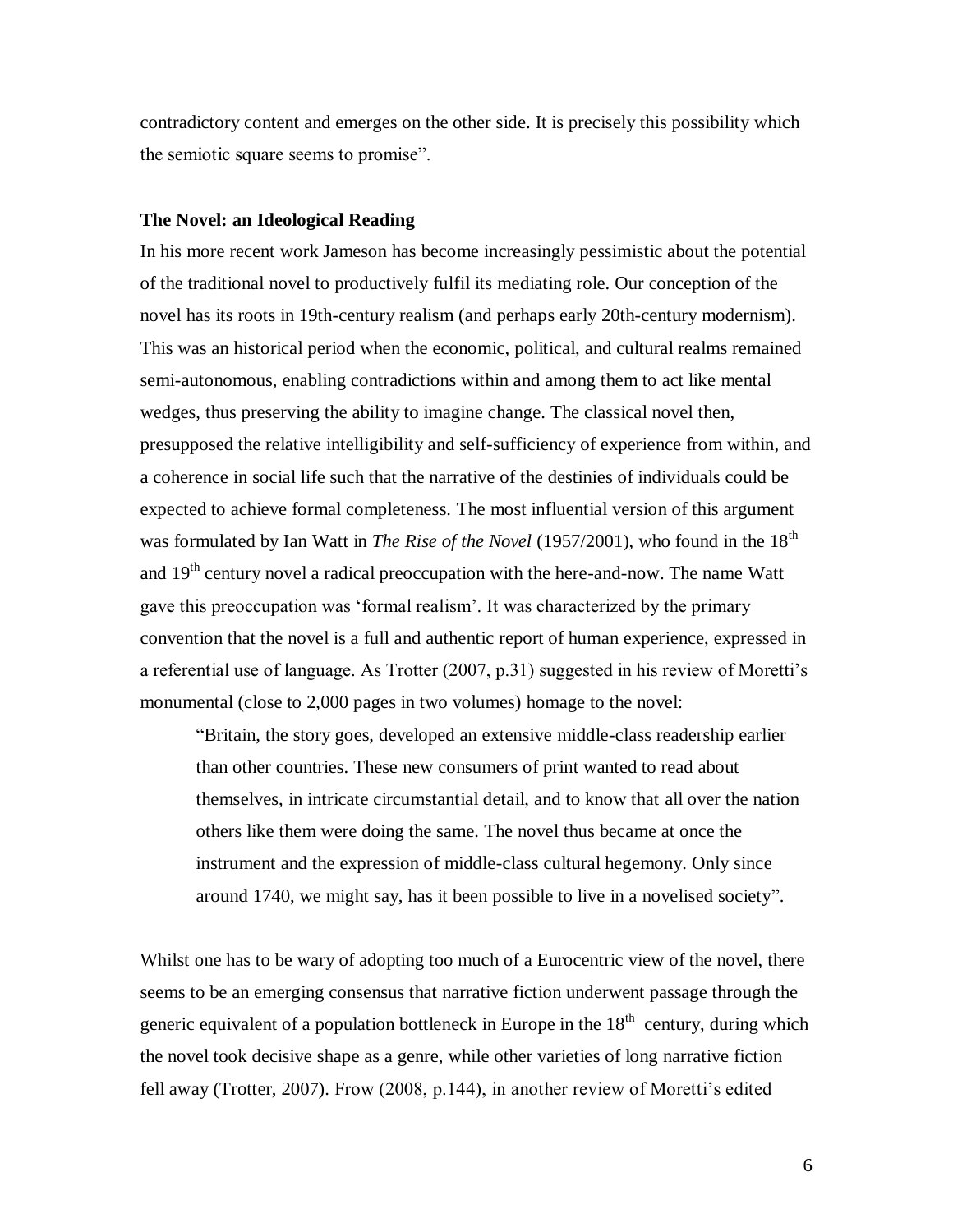collection, elaborates that it is the transformation of 'fiction' in the course of the  $18<sup>th</sup>$ century from an older meaning of "deceit" to a semantic force which stands in relation to both the real and imaginary which makes the "novel" form "epistemologically innovative<sup>"iii</sup>. In establishing fiction as its epistemological ground, the novel gained in social centrality as it specified the pathways which relate literary and social forms. When Fielding wrote *Tom Jones* in 1749 he could call himself with some justification "the founder of a new province of writing…"(quoted in Kundera, 2007, p. 6). Fielding thus set out to provide "a quick and sagacious penetration into the true essence of all the objects of our contemplation" (ibid. p.8). Whilst Fielding felt he could very much make up his own laws in this "new province of writing"; the novel quickly established itself as an indispensable tool to explore the various realms of reality. By the mid-19<sup>th</sup> century the (even newer) discipline of sociology might be able to reveal the general laws by which human societies evolved, but the novel, it was claimed, was able to do this *and* show how these laws were fleshed out in human passion, psychology, and lived experience, thus yielding something more than a purely abstract or theoretical picture of society. This perspective, which Eagleton (2005) attributes to the period of George Eliot, seems to have underpinned much of the interest of organizational scholars in the novel as a tool to explore organisational realities (e.g. Czarniawska-Joerges and Guillet de Monthoux, 1994; Knights and Wilmott, 1999).

Whilst not exactly stating it in these terms, Jameson would have little problem with the proposition put forward by theorists such as Moretti and Reid that the great realist novel was in effect a response to the French Revolution. As Reid (1993, p.3) suggested: "prose fiction had a particularly powerful role to play as social actor in constructing a discourse that rewrote the social body and cast social relations of post-revolutionary France into a language of family and sexuality." The realist novel can thus be seen as a cultural solution to a political problem: "In its thickness of social texture, it portrays a world so substantial - so richly, irresistibly *there* - that the idea that it could ever be radically altered becomes almost unthinkable" (Eagleton, 2005, p.99). Its espoused liberal ideals presuppose the possibility of some ultimate collective harmony and reconciliation as the operative goal or end of political action. This is in opposition to utopian thinking, which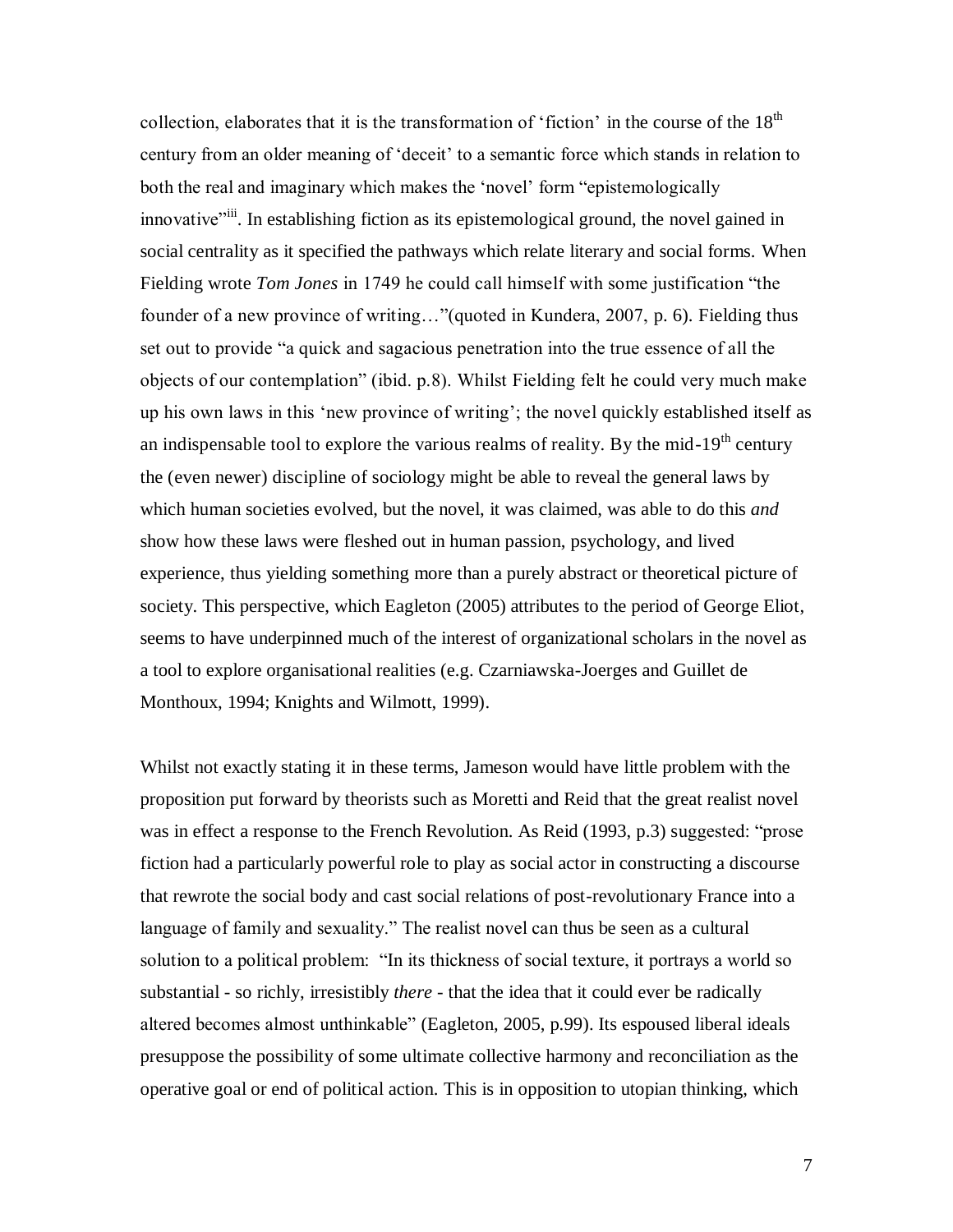presupposes a violent rupture with the current social system (for an elaboration see Böhm and De Cock, 2005).

Jameson worries that the traditional novel has committed itself far too readily to what he terms "ontological realism": the deliberate confusion of that which is meaningful with that which exists. It hasn't imagined adequately what is meaningful precisely because it does not yet exist. How then, given our limited representational means, can we represent the world to ourselves in its state of late capitalism is the question Jameson asks himself. The pursuit of this question guides him in the direction of the Science Fiction novel, and more questions – "We can begin with a fairly crude way of formulating the problem: What can be said or shown in the figural (SF) narrative which it is impossible to encode in the psychological language of the realistic one? (Jameson, 2005, p.304)" For Jameson, the historical opportunities of SF as a literary form are intimately related to the paralysis of 'realist' literature. One of the most significant potentialities of SF as a form is precisely this capacity to provide something like an experimental variation on our own empirical universe. The officially "non-serious" or pulp character of SF is an indispensable feature in its capacity to relax the "reality principle" which characterizes the traditional novel and makes that the SF novel can give us alternate versions of a world that elsewhere seems to resist even imagined change. Precisely because we can tinker with reality and take it apart like a radio set or a car engine, we enter "the realm of at least symbolic political praxis and change" (Jameson, 2005, p.308).

If we jump ahead a little and explore briefly the novels of PK Dick, we see that the very homemade, easy-to-read qualities and amateurishness of his fiction are supplementary to whatever they set forth to do on the level of content with respect to existing human conditions and institutions. His novels escape the requirements of coherence and consistency because they are "out-there"; whatever they enact is not taken to be "real". Out of the glaring clichés of trash Dick makes for himself a set of messages, i.e. a language, just like somebody who puts together from separate coloured flags a language of signals according to his own judgement (Lem, 1984). In novel after novel he questions the reality of the world that his characters" percept systems report. Thus his readers are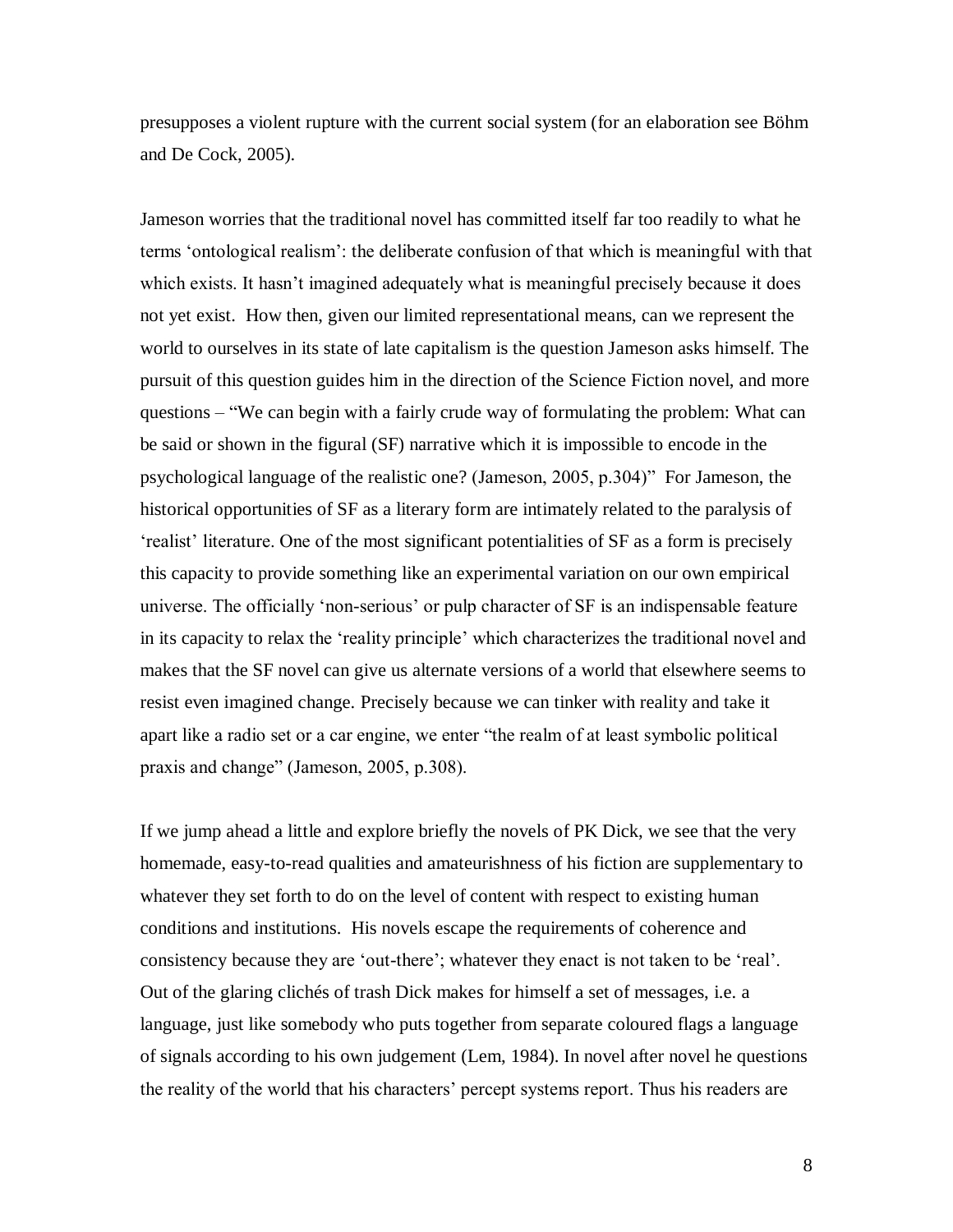left facing the question of what to do "with the bits and pieces of meaningless, puzzling, disappointing, even cruel and crushing fragments all around us that seem to be pieces left over, discarded, from another world entirely that did, maybe, make sense. The world of the future... is a construct in which there is no author and no readers but a great many characters in search of a plot" (Dick, 1995a, p.205-206).

## **Montage 2: The Future**

*The SF writer senses many stories from the clues of tangible reality around him, and does the rest; he talks for the objects, the clues… He places them in the future only for convenience; it is the placing of the story mostly in an imaginary world, but bound by small actual clues to this world, that drives him into expression… His story or novel is… a protest against concrete reality in an unusual way…He wishes to get down on paper all possibilities that seem important enough to him to be recorded and then at once communicate to others… The SF writer is able to dissolve the normal absolute quality that the objects (our actual environment, our daily routine) have; he has cut us loose enough to put us in a third space, neither the concrete nor the abstract, but something unique, something connected to both and hence relevant… (Dick, 1995b, p.72-76)*

*Everything now turns on the problem of the future… it will be clear in a moment how this problem sets vibrating the deepest existential concerns of* Being and Nothingness *at the same time that it generates its most dramatic language, its most eloquent pathos: my project is "a temporal form where I await myself in the future, where I make an appointment with myself on the other side of that hour, of that day, of that month. Anxiety is the fear of not finding myself at that appointment, of no longer even wishing to be there in the first place". (Jameson, 2004, p. xxx)*

*For it is the very principle of the radical break as such, its possibility, which is reinforced by the Utopian form, which insists that its radical difference is possible and that a break is necessary. The Utopian form itself is the answer to the universal ideological conviction that no alternative is possible, that there is no alternative to the system. But it asserts this*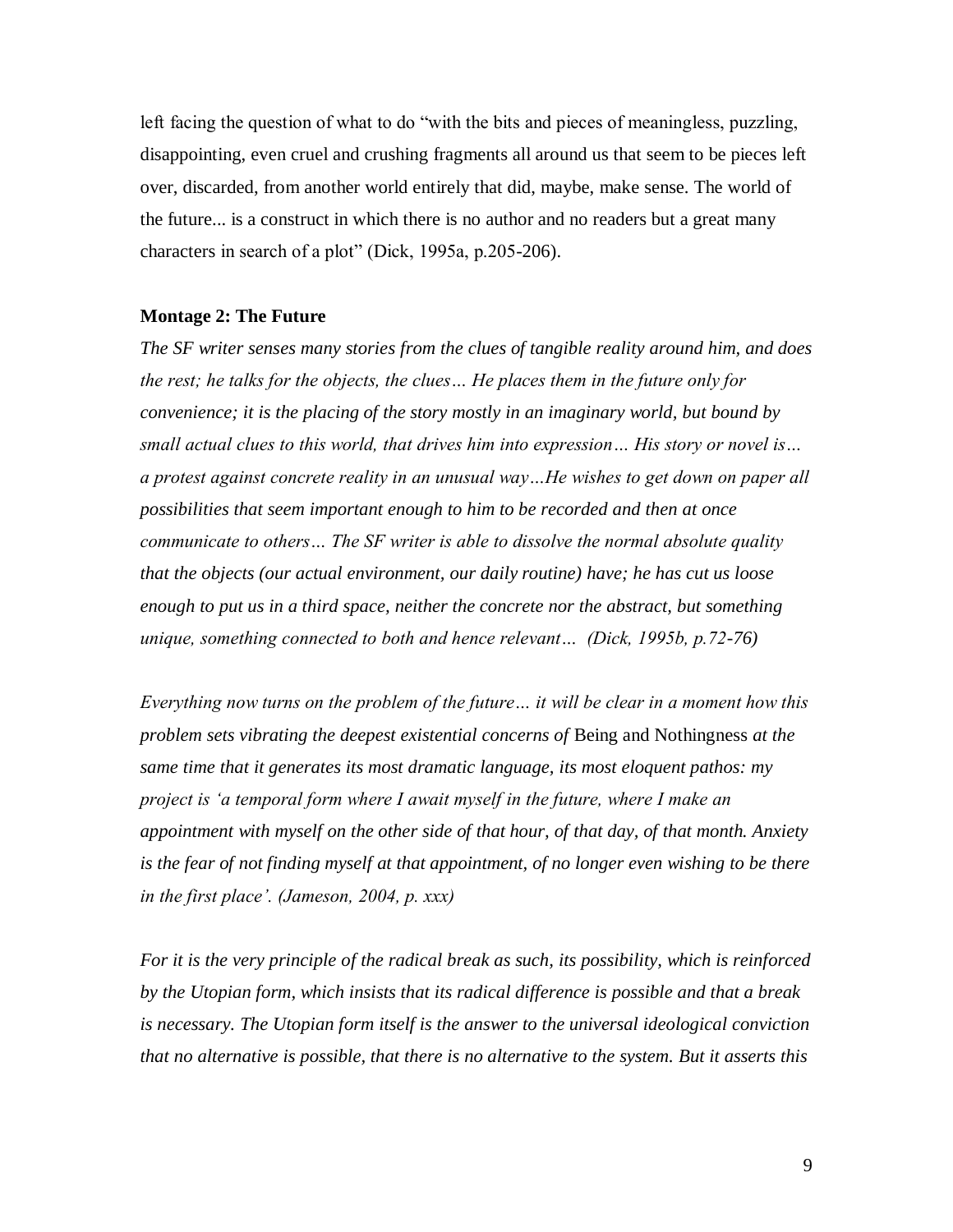*by forcing us to think the break itself, and not by offering a more traditional picture of what things would be like after the break." (Jameson, 2005, p.233)*

*"You plan the future, you lose yourselves in reveries of economical systems derived from what is; whereas what"s wanted is a clean sweep and a clear start for a new conception of life. That sort of future will take care of itself if you will only make room for it". (The Professor* in *Conrad, 1907)iv*

#### **Making a Break**

What seizes Jameson's attention in Science Fiction $\theta$  is the sheer possibility it offers of trying to figure a radical break with the present. In terms of figuration (i.e. images of a real future), Jameson believes, this attempt is bound to fail; but the very act of attempting such figuration makes us aware of the limitations of the present, and thus acts as a negative critique of it. This theoretical point is echoed in a somewhat rambling diary entry by PK Dick (1991, p.162):

"What I have shown – like the Michelson-Morley experiment – *is that our entire world view is false; but, unlike Einstein, I can provide no new theory that will replace it*. However viewed this way, what I have done is extraordinarily valuable, if you can endure the strain of not knowing, *& knowing you do not know*. My attempt to know (VALIS) is a failure qua explanation. But, as further exploration & presentation of the problem, it is priceless. &, to repeat, my absolute failure to concoct a workable explanation is highly significant - i.e., that in this I have failed. It indicates that we are collectively still far from the truth. Emotionally, this is useless. But epistemologically it is priceless".

For Jameson, the vocation of utopia is precisely to confront us with our incapacity to imagine it. This idea is worked out in great detail in his magnum opus *Archaeologies of the Future*, a book which had a gestation period of some 32 years (Buchanan, 2006, p.114), and which Eagleton (2006, p.26) in his review hailed as "among the most stunning studies of utopia and science fiction ever produced".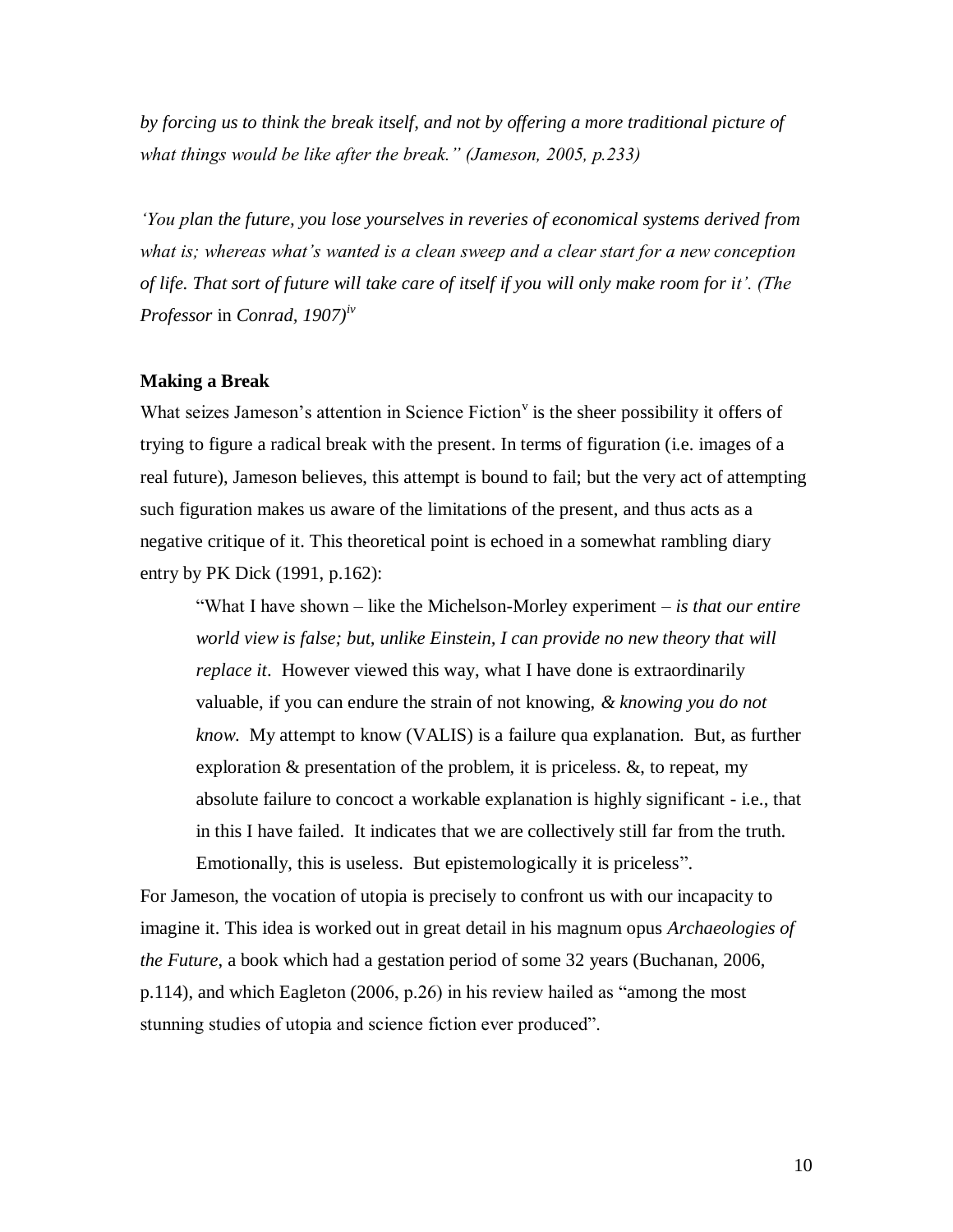Once a dialectical materialist has identified those contradictions in the present which might eventually lead to its negation there cannot be much left to say. We cannot give the future realm of freedom a positive, determinate content since freedom has by definition no predictable shape. We cannot imagine an absolutely original future, since any imaginable future must be fashioned out of the tainted materials of the present. We can indicate what kind of political arrangements it would take to get history off the ground again; but we cannot predetermine what that history will look like once it is launched. This is then the fundamental anxiety of utopia: the fear of losing that familiar world in which all our vices and virtues are rooted (very much including the very longing for utopia itself) in exchange for a world in which all these things and experiences – positive as well as negative – will have been obliterated. Jameson (2005) suggests that all authentic utopias have felt (sometimes unconsciously) this deeper figural difficulty and fundamental anxiety and have tended to respond to its demands by avoiding representations of utopian life and by concentrating on explicating the particular utopia"s essential enabling mechanism.Yet, this "unknowability thesis" whereby a radically different society cannot even be imagined is a rather different proposition from the (liberal) anti-utopian one, according to which attempts to realize utopia necessarily end up in violence and totalitarianism (De Cock and Böhm, 2007). For Jameson, visions of happy worlds, spaces of fulfilment and cooperation, are simply representations which correspond generically to the idyll or the pastoral rather than the utopia. As he puts in bluntly: "The vacuous evocation [of utopia] as the image of a perfect society or even the blueprint of a better one are best set aside from the outset without further comment" (Jameson, 2005, p.72). The need for complete transformation renders utopia inconceivable (Borojerdi, 2007). Yet, the point of utopia is to force us "to think the break itself, and not by offering a more traditional picture of what things would be like after the break" (Jameson, 2005, p.233), whilst acknowledging there is something fundamentally unrepresentable about such moments of radical structural change, of the break or the transition, in the first place.

Jameson's notion of utopia is close to that of Žižek's. Both insist we must imagine some form of gratification in the confrontation with the impossible and both advocate a passage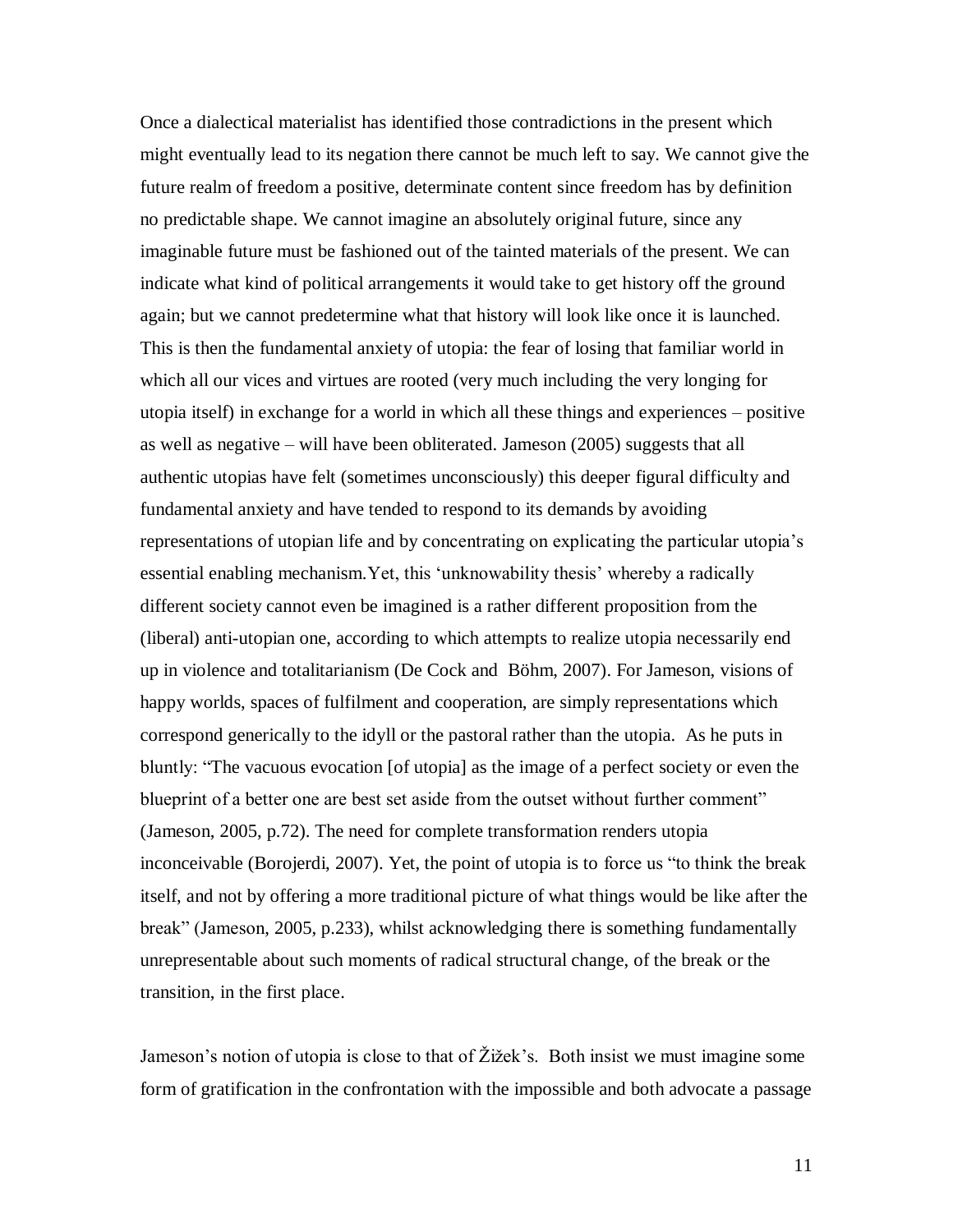from impossibility to contingency, "that is, what appeared impossible, what did not belong to the domain of possibilities, all of a sudden – contingently – takes place, and thus transforms the coordinates of the entire field" (Žižek, 2006, p.77). We should thus conceive of "progress" as a move of restoring the dimension of potentiality to mere actuality, of unearthing, at the very heart of actuality, a secret striving toward potentiality. Or, to put it in Deleuze's terms, treat utopia as a 'virtuality', i.e. real without being actual (Buchanan, 2006). Žižek gives us a hint of how this dimension of the Real can manifest itself in immediate everyday reality. What matters in the example is the *appearance* of reality to the people and the hopes it awakened, not the temporal dimension of empirical history:

"During the shooting of David Lean"s Doctor Zhivago in a Madrid suburb in 1964, a crowd of Spanish statists had to sing the "Internationale" in a scene involving a mass demonstration. The movie team was astonished to discover that they all knew the song and were singing it with such a passion that the Francoist police intervened, thinking that they were dealing with a real political manifestation. Even more, when, late in the evening… people living in the nearby houses heard the echoes of the song, they opened up bottles and started to dance in the street, wrongly presuming that Franco had died and the Socialists had taken power…This book is dedicated to those magic moments of illusory freedom (which, in a way, were precisely not simply illusory) and to the hopes thwarted by the return to "normal" reality". (Žižek, 2004, p.xii)

The "method" of radical SF, if there is such a thing, is to confront the ontological gap on account of which "reality" is never a complete, self-enclosed, positive order of being. It allows the subjunctive to shine through the indicative by suggesting in the very representation of events how they could have been, or might still be, different. How better to explore this further in the final part of the paper, than by turning to the writing of Philip K Dick which occupies three chapters of *Archaeologies*, and whom Jameson (2005, p.345) lauded as "the Shakespeare of Science Fiction".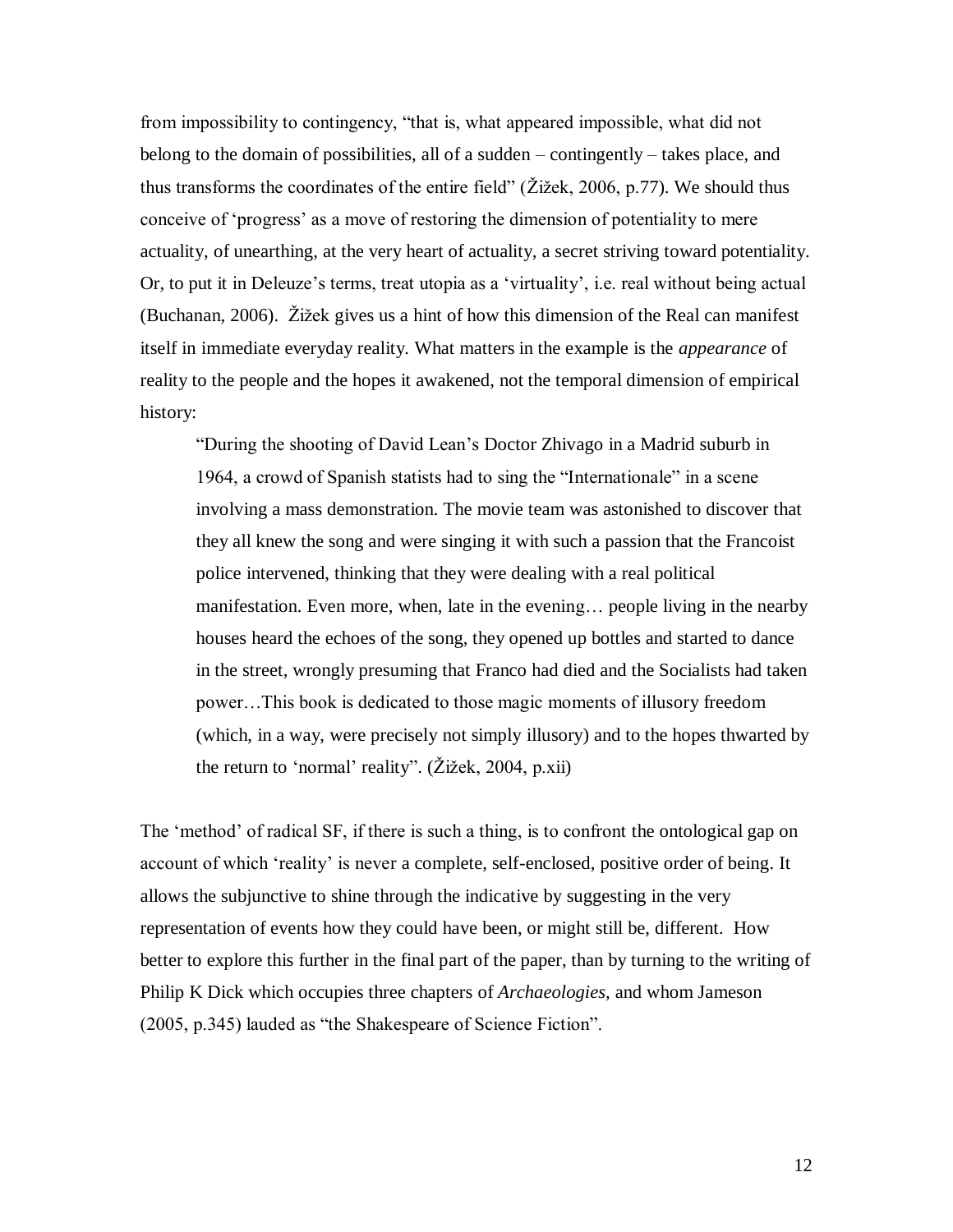### **Language and Reality in PK Dick**

"The greatest incentive to write is that you can"t figure out the universe. And you keep trying to do it by writing about it. You can coerce it into making sense by writing a book that makes sense, but what happens is, your books don't make any sense either" (Dick in an interview with Williams, 1986, p.98).

Philip K Dick"s writing embodies what Jameson sees as the supreme function of SF, the estrangement effect it creates "of our culture and institutions - a shocked renewal of our vision such that once again, and as though for the first time, we are able to perceive their historicity and their arbitrariness" (Jameson, 2005, p. 255). His novels are structured as a series of reversals designed to defeat the reader"s expectation that it is possible to discover what the situation "really" is (Hayles, 1999). Dick summarized his approach thus in an essay, "I will reveal a secret to you: I like to build universes which do fall apart. I like to see them come unglued, and I like to see how the characters in the novels cope with this problem (Dick, 1986, p.2)". In the midst of the many shifts in reality his characters experience, Dick awakens our fears, shaking our complacent acceptance of the commonplace world as we think we know it. For example, in the novel *Ubik* (Dick, 1962) information spontaneously intrudes into the world of the characters, indicating that their world is not what they think it is; in fact, it indicates that their world is not even there at all – some kind of world is there, but not the one they are experiencing. The characters never stop trying to make sense of a reality that grows progressively harder to grasp, but their efforts are doomed to failure. In novel after novel we are confronted with this ontological vertigo. As Burt (2008, p.24) explained in a review of re-issues of Dick"s novels by the Library of America: "If you accept the Official Version, you will never know what's really going on; once you step outside it, you will never know either, since nothing can falsify the hypothesis that everything is fake".

Although for Dick there can be no single, final reality, there is little pessimism in the endings of his novels when compared to the facile pessimism of the literature of despair. They always hold the promise of a different, unknowable future. Dick"s worlds are worlds in motion where destinations are never reached, where utopia is never achieved, but somehow a space is created for new possibilities (Warrick, 1983). He rips open the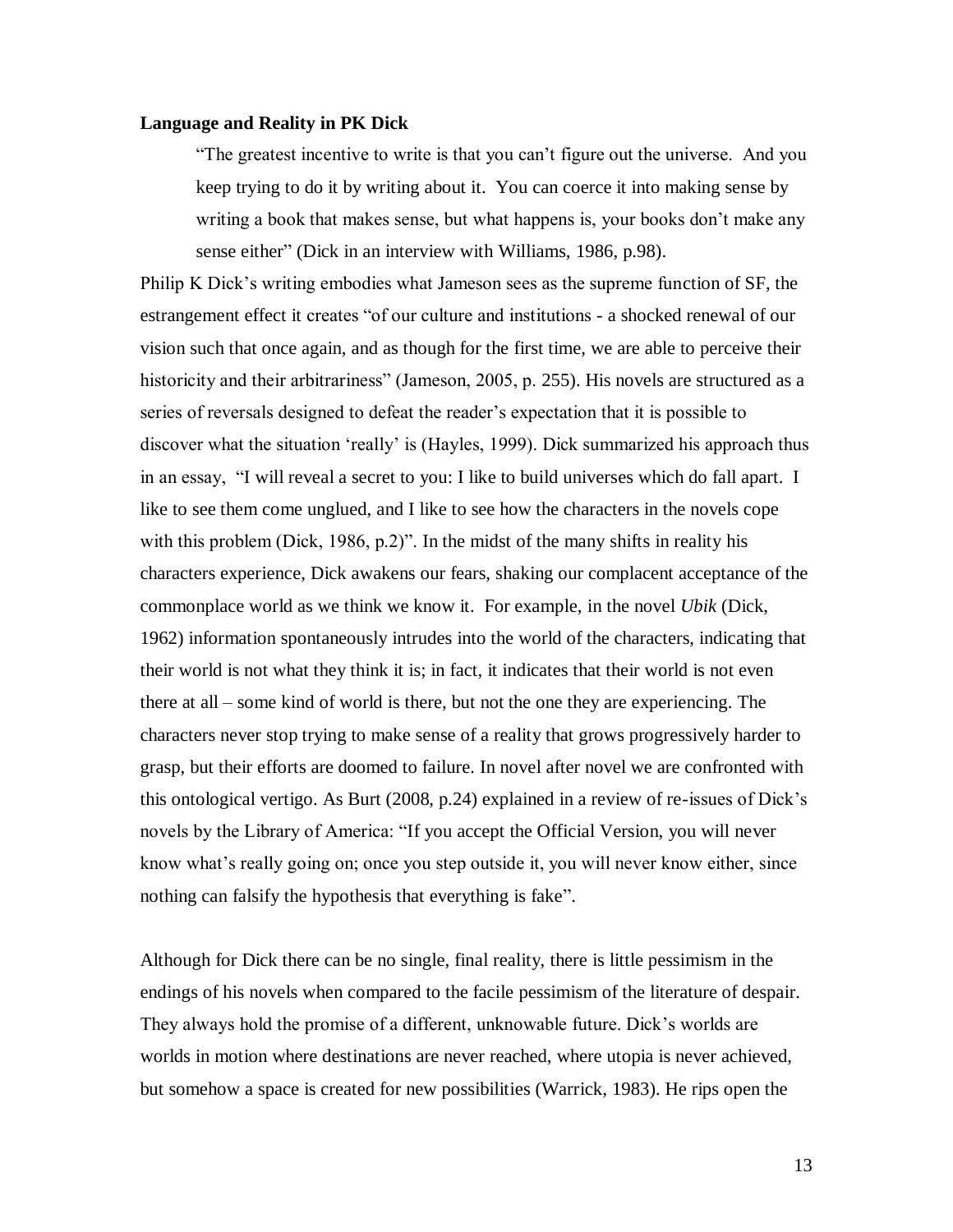fabric of society and reality, dissolving them into grotesque configurations, so that anything seems possible but nothing seems quite right (Best and Kellner, 2003). Badiou (2006, p.55) could have been describing what is at stake in Dick"s project when he suggested: "Instead of differing over the conditions of realizing a possible, what is at stake now is the very creation of a possible. This can only be created, it must be admitted, with the resources of that which is generally not admitted into the realm of the possible".

Dick, if anything, was a seeker who searched not for definitive answers to dilemmas but for ever expanding possibilities, and the materials allowing him to do this often came from both other worlds and other times. Throughout his novels there is an awareness of collected parts that are building up to something never reached, because to reach it would be to deny the transitory nature of the work and impose a fixed view. Not surprisingly then, his novels are notorious for lacking proper endings. Nothing can be said to be really concluded: having laid out the essentials and presented them to us, Dick "concerns himself with wrapping up his production as expeditiously as possible. The action… can hardly be said to be complete... but the book has somehow been ended" (Jameson, 2005, p.312). Dick very much felt the impossibility of the novel as form, because it aims at a linear representation of a reality which to him did not seem linear at all: "I really didn"t think much of the conventional novel structure... that you have the viewpoint character that must subsume all others... (Dick in Williams, 1986, p.74)." What Dick wanted to represent in his work was the simultaneity and extension of events and possibilities which make up reality.

# **Against the Day?**

"As nights went on and nothing happened and the phenomenon slowly faded to the accustomed deeper violets again, most had difficulty remembering the earlier rise of heart, the sense of overture and possibility, and went back again to seeking only orgasm, hallucination, stupor, sleep, to fetch them through the night and prepare them against the day" (Pynchon, 2006, p.805).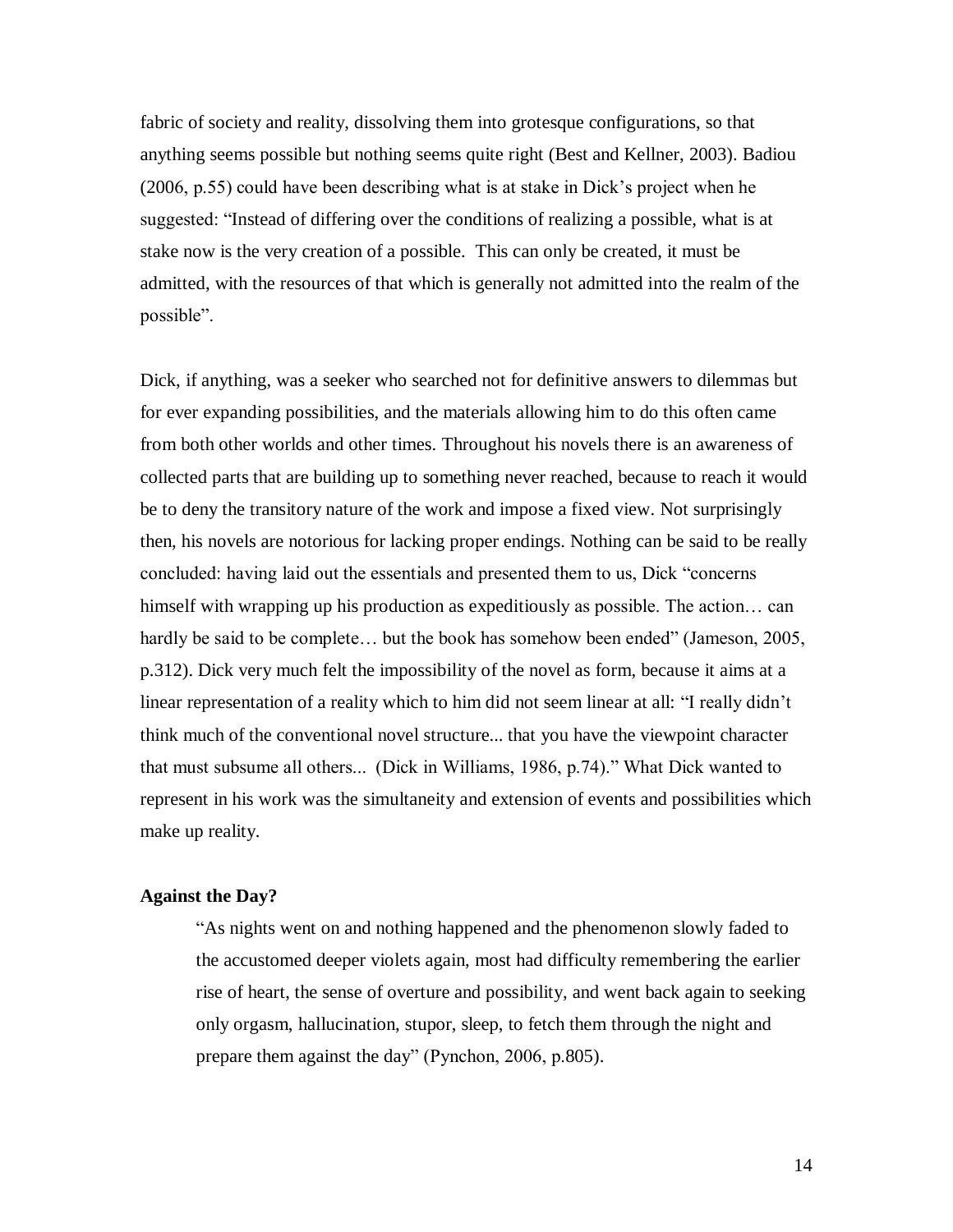One of Dick"s most important stylistic innovations, that of a "nostalgia for the present" (where the present "is transformed into a distant past by a future perspective whose true function and reason for being is merely and precisely to be the operator of just such a shift in tense perspectives"; Jameson, 2005, p. 382) is a particularly useful way of thinking by form, of thinking in and through narrative, in this respect. It does not mean to suggest we are simply nostalgic for our own present time; rather, it suggests we are nostalgic for the 'presentness' of lived time which seemed to be 'present' in our past. This is of course a theme taken up by various thinkers in recent years (cf. Rehn & Vachhani, 2006). Taussig (2006) emphasizes in his work the strange doubling of being part of something yet distant from it too; of being immersed in an experiential reality and being outside that experience: "the mark of modernity is made up of a consciousness so prone to rapid processing of stimuli that it undermines both memory itself and the ability to experience" (p.63). Our present time is one of unending anticipation where "what-isto-be-gained empties what-is" (Berger, 1980, p.108). Badiou (2006, p.36) elaborates: "This is our problem in a nutshell: how are we to identify, inside and beyond ourselves, the infinity of a present? For what we are given by way of a present is only a perpetual instant of absence, of purchasable enjoyment measured out in millimetres". The switch of perception to our present as the past of a determinate, albeit fantasized future, gives us back a literal history of the present. This defamiliarizes and potentially restructures our perceptions of our present which, in important ways, has somehow become curiously inaccessible to us. PK Dick thus offers us a perverse and timely instrument for grasping the present as history in a situation in which we also suffer from the hollowness of our own present. Dick hoped that he somehow could fulfil a role analogous to that of Abendsen, a character in his counterfactual novel *The Man in the High Castle* (Dick, 1962), for his readers: to alert them that the consensual reality that grimly governed their daily lives might not be as impregnable as it seemed (Sutin, 1995). To do this he had to struggle with the stubborn structure of language while believing in its ability ultimately to achieve some change or to affect some awakening from the capitalist dream (Pierce, 1983). As Dick makes reality fade out into the range of its own possibilities, the reader of Dick's novels may thus begin to uncover what hitherto had remained concealed in the very world now refracted in the mirror of possibilities, thus exposing it as a trap. Both in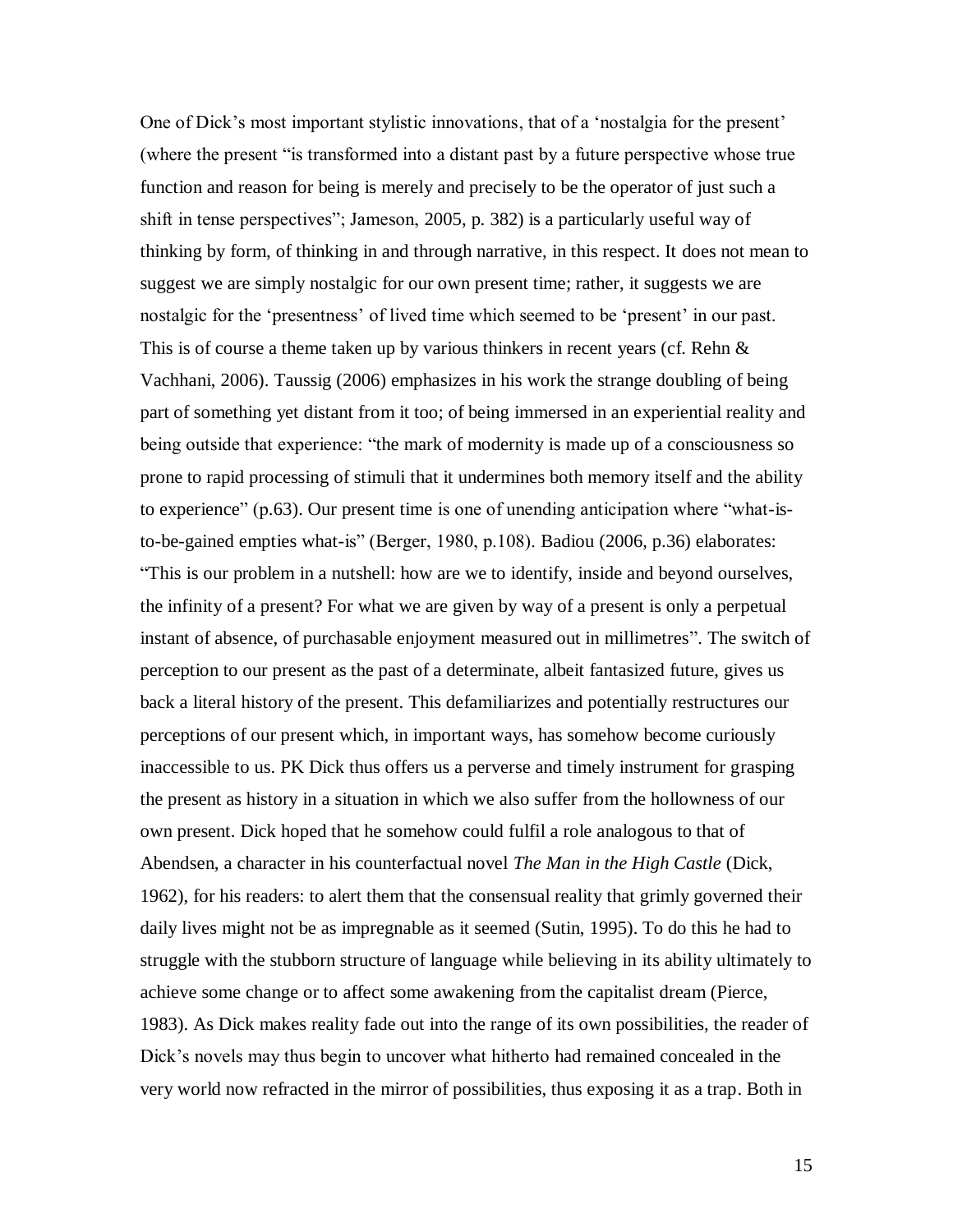terms of purpose (help us to think in a way that allows us to believe another world is possible) and method (a "history from below" in which every detail of life counts, nothing is to be forgotten) we can trace significant similarities here to Walter Benjamin"s *Arcades* project<sup>vi</sup>.

In short, we can say that Dick in his science-fictional world-building has rendered monstrous aspects of the contemporary world. He thus very much gives us homeopathy ('treating like with like')<sup>vii</sup> rather than antidote. His writing evokes Benjamin's  $(1940/1999)$  Angel of History<sup>viii</sup>, only the angel now stands in an imaginary future and its face is turned back towards the present (the angel"s history). Whilst we see in our present chains of events with their own logic and explanations, the angel sees catastrophe, a pile of debris that grows incessantly (Lucero-Montano, 2004). Dick very much believed that we can (re-)discover the "presentness" of our present in the insignificant and the debris; the unknown/forgotten side of reality that can rise when viewed from the future. As he put it: "We must search particulars, the weeds & debris of the alley; the answer is *there* (1991, p.162)". It is the unfulfilled potential in our fictional "past-present" (the present as recollected from an imaginary future) that give us insight into the possibilities of our historical present – possibilities which often seem to be lacking altogether. Boltanski and Chiapello (2005, p.325) argued persuasively in this context that it is precisely such a perspective – "the possibility of projecting a point in time in the future and taking up position there, in a kind of thought-experiment" – that is the precondition for the macrodescriptions of sociology, which they conceive of as "a history of the present". The PK Dick reader's experience of the 'present' from a future perspective can be thus seen as the condition of insight into the historical present as one that does not exhaust the potential of reality. This constellation of present and future in Dick, again, mirrors Benjamin's constellation of past and present. Hope becomes historically actual in a "time" filled by the presence of the now (Jetztzeit)" (Benjamin, 1940/1999, Thesis XIV, p.252- 253). Dick"s "nostalgia for the present" then is precisely what might expose the febrile sterility of our world and help us think that all important break that concerns Jameson. Rather than conclude the paper, I would like to 'wrap up' by giving Fredric Jameson one last opportunity to wax lyrically about the power of Science Fiction:

16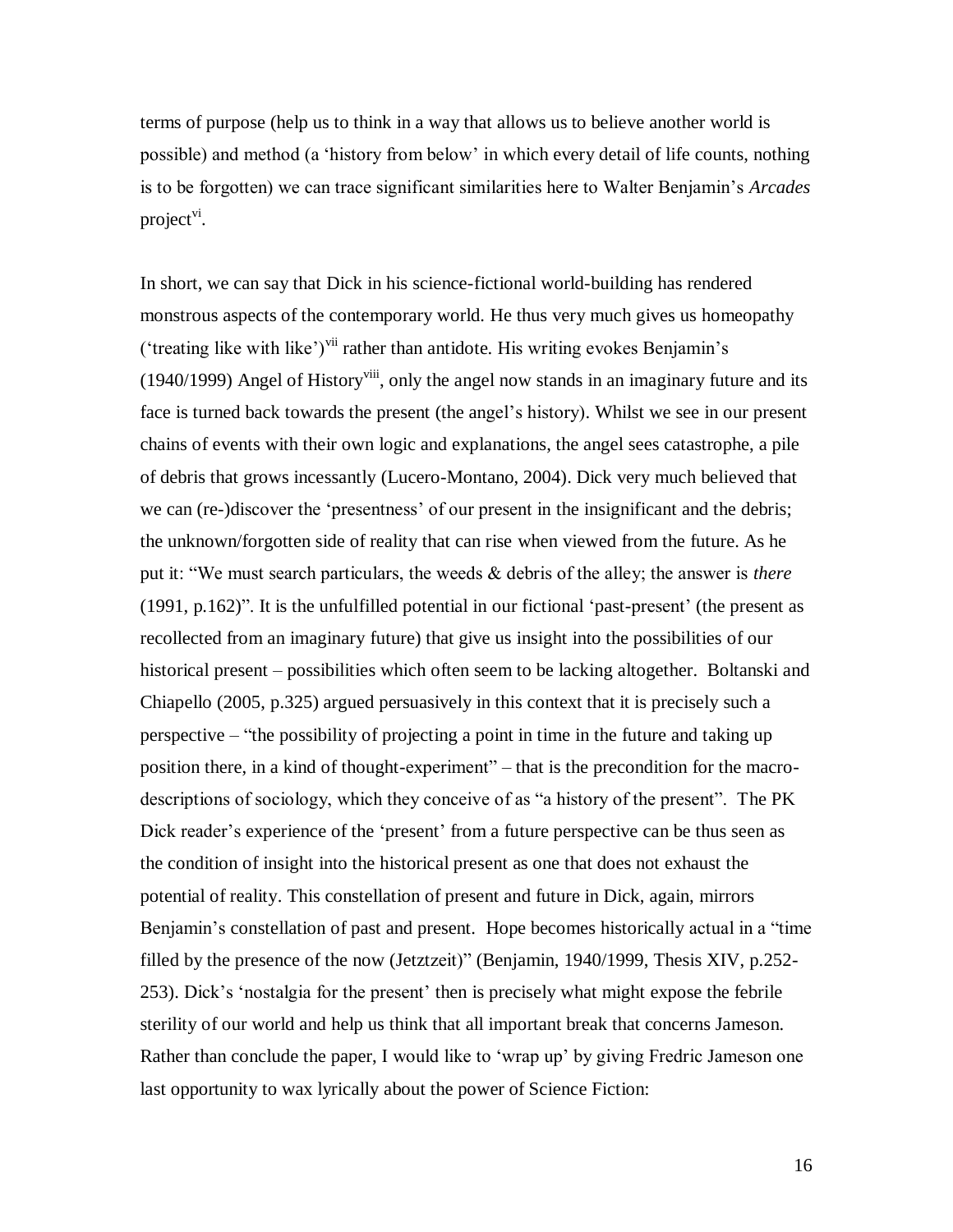"No way to burst through into the future, to reconquer difference, let alone Utopia, except by writing yourself into it, but without turning back. It is the writing that is the battering ram, the delirious repetition that hammers away at this sameness running through all the forms of our existence (space, parking, shopping, working, eating, building) and pummels them into admitting their own standardized identity with each other, beyond colour, beyond texture, the formless blandness that is no longer even the plastic, vinyl or rubber of yesteryear. The sentences are the boom of this repetitive insistence, this pounding on the hollowness of space itself; and their energy now foretells the rush and the fresh air, the euphoria of a relief, an orgasmic breaking through into time and history again, into a concrete future" (Jameson, 2003, p.77).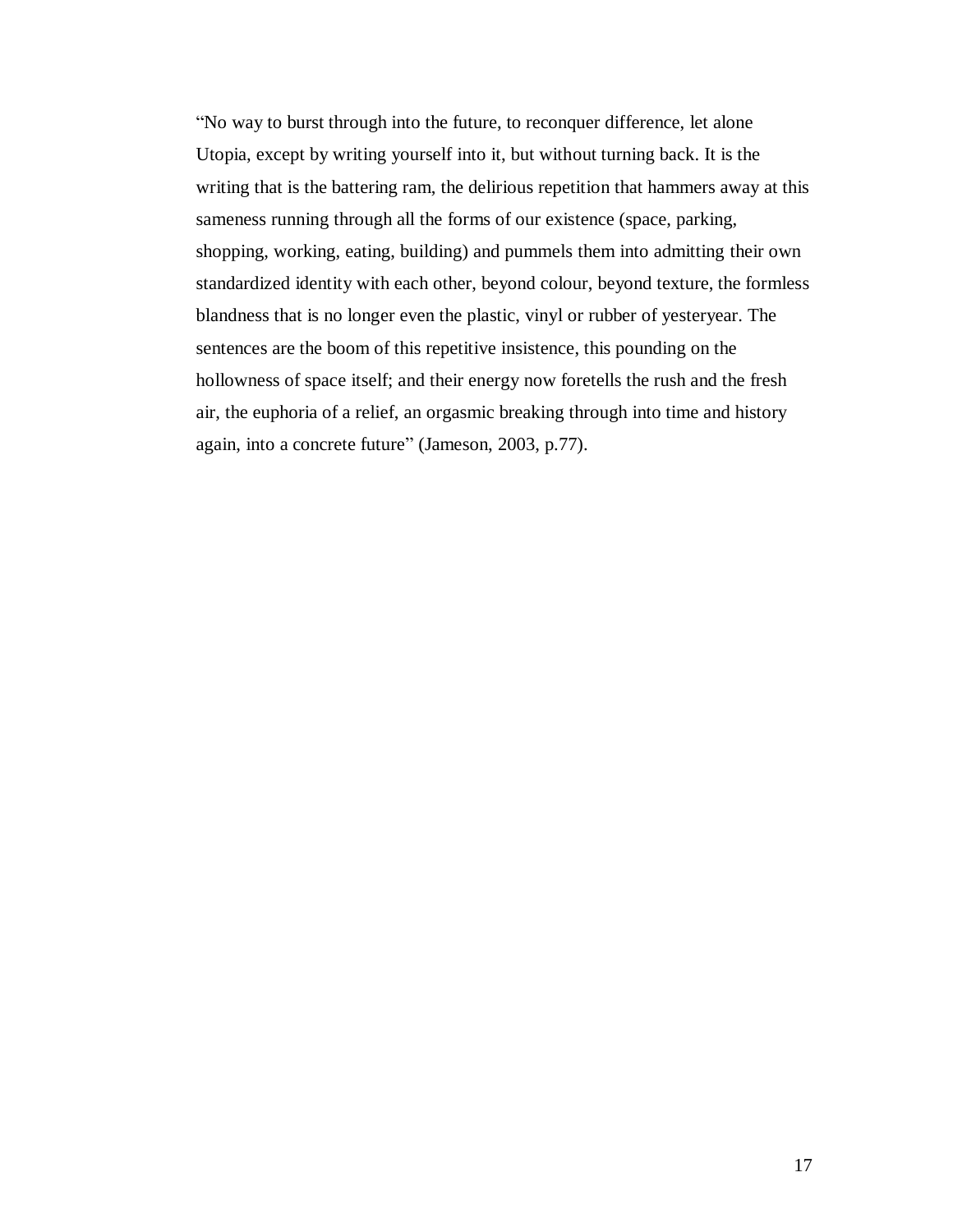#### **References**

Badiou, A. (2006). *Polemics* (S. Corcoran, Trans.). London: Verso.

Banks, I. (2007). *The Steep Approach to Garbadale*. London: Little, Brown.

Benjamin, W. (2002 (1927-1940)). *The Arcades Project* (H. Eiland, & K. McLaughlin,

Trans.). Cambridge (MA): Harvard University Press.

Benjamin, W. (1940/1999). Theses on the Philosophy of History, In H. Arendt (ed.)

*Illuminations* (p.245-255). London: Pimlico.

Berger, J. (1980). *About Looking*. New York: Vintage.

Best, S., & Kellner, D. (2003). The Apocalyptic Vision of Philip K. Dick. *Cultural* 

*Studies <-> Critical Methodologies*, 3(2): 186-202.

Böhm, S. and De Cock C. (2005). Everything you wanted to know about Organization

Theory... but were afraid to ask Slavoj Žižek', In C. Jones & R. Munro (eds.),

*Contemporary Organization Theory* (p.279-291). Oxford: Blackwell.

Boltanski, L., and Chiapello, È. (2005). *The New Spirit of Capitalism* (G. Elliott, Trans.). London: Verso.

Borojerdi, P. (2007). Rattling the Bars. *New Left Review*, 48(6): 109-123.

Buchanan, I. (2006). *Fredric Jameson: Live Theory*. London: Continuum.

Burt, S. (2008). Kick Over the Scenery. *London Review of Books*, 30(13): 23-25.

Coetzee, J. M. (2007). *Inner Workings: Essays 2000-2005*. London: Harvill Secker.

Culler, J. (2007). *The Literary in Theory*. Stanford (CA): Stanford University.

Czarniawska-Joerges, B., and Guillet de Monthoux, P. (1994). *Good Novels, Better* 

*Management: Reading Organizational Realities in Fiction*. Berkshire: Harwood.

De Cock, C. (2001). "Of Philip K. Dick, Reflexivity, and Shifting Realities: Organising

(writing) in our Post-Industrial Society", In W.Smith, M.Higgins, G.Lightfoot, M.Parker

(eds.), *Science Fiction and Organization* (p.160-176). London: Routledge

De Cock, C., & Böhm, S. (2007). Liberalist Fantasies: Žižek and the Impossibility of the Open Society. *Organization*, 14(6), 815-836.

De Cock, C., & Land, C. (2006). Organization/Literature: Exploring the Seam. *Organization Studies*, 27(4): 517-535.

Dick, P.K. (1962/1992). *The Man in the High Castle*. New York: Vintage.

Dick, P. K. (1969/1991). *Ubik.* New York: Vintage.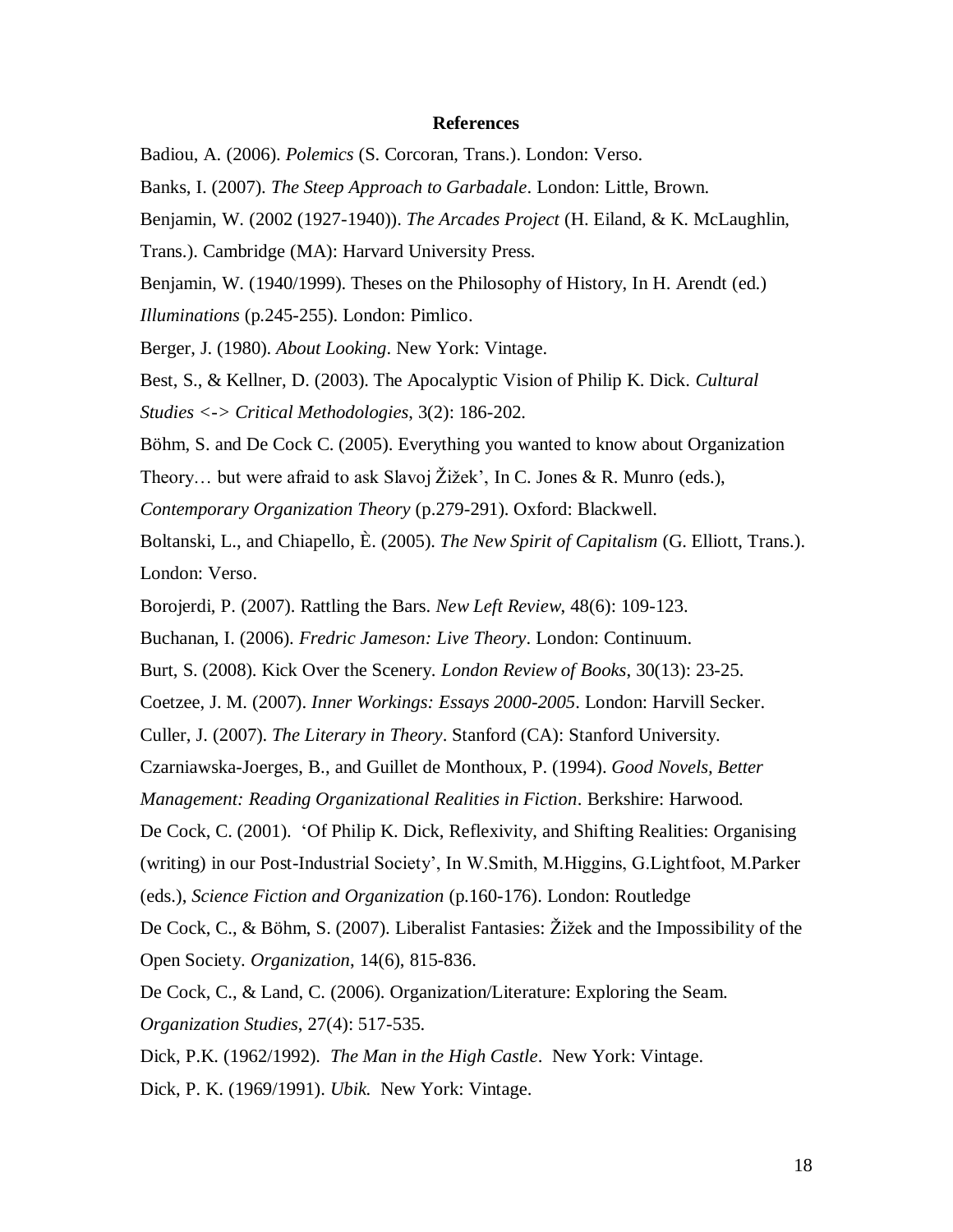Dick (1981/1992). *Valis*. London: Grafton.

Dick, P. K. (1986). Introduction: How to Build a Universe That Doesn"t Fall Apart Two Days Later. In *I Hope I Shall Arrive Soon* (pp. 1-23). London: Gollancz.

Dick, P. K. (1991). *In Pursuit of Valis: Selections from the Exegesis*. Novata (CA): Underwood-Miller.

Dick, P.K. (1995a). The Android and the Human (1972). In L. Sutin (Ed.), *The Shifting Realities of Philip K. Dick: Selected Literary and Philosophical Writings*. New York: Pantheon.

Dick, P.K. (1995b). Who is an SF Writer? (1974). In L. Sutin (Ed.), *The Shifting Realities of Philip K. Dick: Selected Literary and Philosophical Writings*. New York: Pantheon. Eagleton, T. (1976/2006). *Criticism & Ideology: A Study in Marxist Literary Theory*. London: Verso.

Eagleton, T. (2005). *The English Novel: An Introduction*. Oxford: Blackwell.

Eagleton, T. (2006). Making a Break: Review of Fredric Jameson"s "Archaeologies of the Future". *London Review of Books, 28*(5), 25-26.

Frow, J. (2008). Thinking the Novel. *New Left Review*, 49 (Jan Feb), 137-145.

Hayles, N. K. (1999). *How We Became posthuman; Virtual Bodies in Cybernetics,* 

*Literature, and Informatics*. Chicago: The University of Chicago Press.

Iser, W. (1993). *The Fictive and the Imaginary*. Baltimore/ London: Johns Hopkins University Press.

Jameson, F. (1981/2002). *The Political Unconscious: Narrative as a Socially Symbolic Act*. London: Routledge.

Jameson, F. (2002). *A Singular Modernity: Essay on the Ontology of the Present*. London: Verso.

Jameson, F. (2003). Future City. *New Left Review, 21* (May June), 65-79.

Jameson, F. (2004). *Foreword to Sartre"s Critique of Dialectical Reason*. London: Verso.

Jameson, F. (2005). *Archaeologies of the future: The desire called utopia and other* 

*science fictions*. London: Verso.

Knights, D., and Willmott, H. (1999). *Management Lives: Power and Identity in Work Organizations*. London: Sage.

Kundera, M. (2007). *The Curtain: An Essay in Seven Parts*. London: Faber and Faber.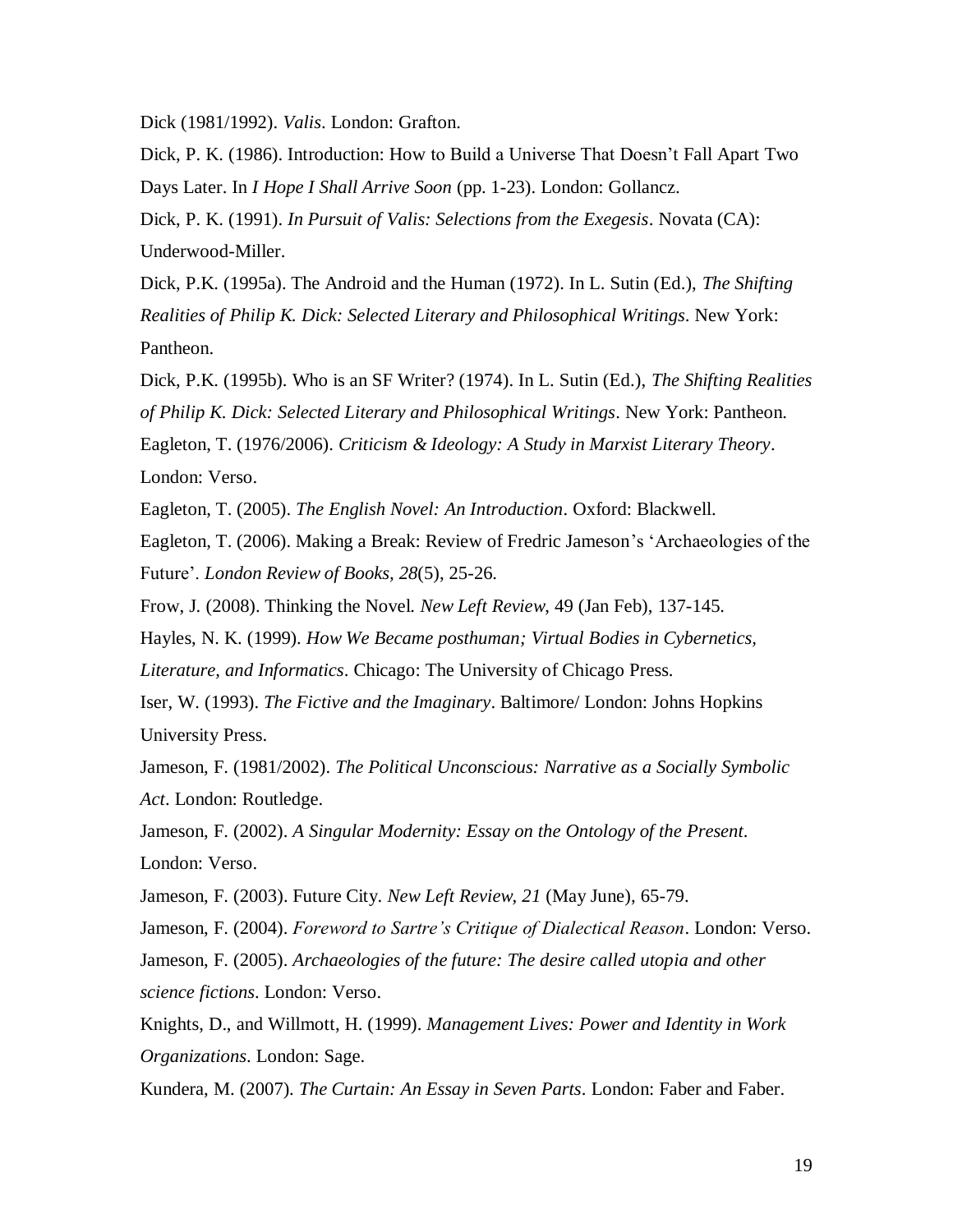Lem, S. (1984). *Microworlds: Writings on Science Fiction and Fantasy*. London: Harcourt Brace Jovanovich.

Lucero-Montano, A. (2004). On Walter Benjamin's Concept of History. *Philosophy Pathways*, 76, 1-11.

Pierce, H. (1983). Philip K. Dick"s Political Dreams. In M. H. Greenberg & J. D. Olander (Eds.), *Philip K. Dick: Criticism and Interpretation* (pp. 105-135). New York: Taplinger.

Pynchon, T. (2006). *Against the Day*. London: Jonathan Cape.

Rehn, A. & Vachhani, S. (2006). Innovation and the Post-Original: On Moral Stances and Reproduction. *Creativity and Innovation Management,* 15(3), 310-322.

Reid, R. (1993). *Families in Jeopardy: Regulating the Social Body in France, 1750-1910*. Stanford (CA): Stanford University.

Sartre, J.-P. (1976/2004). *Critique of Dialectical Reason* (A. Sheridan-Smith, Trans.). London: Verso.

Sutin, L. (1995). Introduction. In L. Sutin (Ed.), *The Shifting Realities of Philip K. Dick: Selected Literary and Philosophical Writings* (pp. ix-xxix). New York: Pantheon.

Taussig, M. (2006). *Walter Benjamin's Grave*. Chicago: University of Chicago.

Tiedemann, R. (2002). Dialectics at a Standstill: Approaches to the Passagen-Werk. In R. Tiedemann (Ed.), *Walter Benjamin: The Arcades Project.* Harvard: Belknap.

Trotter, D. (2007). Into the Future - Review of 'The Novel' (vols.  $1 \& 2$ ) edited by Franco Moretti. *London Review of Books, 29,* 31-32.

Warrick, P. S. (1983). The Labyrinthian Process of the Artificial: Philip K. Dick"s Androids and Mechanical Constructs. In M. H. Greenberg & J. D. Olander (Eds.), *Philip* 

*K. Dick: Criticism and Interpretation* (pp. 189-214). New York: Taplinger.

Watt, I. (1957/2001). *The Rise of the Novel*. Los Angeles: University of California Press. Williams, P. (1986). *Only Apparently Real: The World of Philip K Dick*. New York: Arbor House.

Žižek, S. (2004). *Organs without Bodies: On Deleuze and Consequences*. London: Routledge.

Žižek, S. (2006). *The Parallax View*. Cambridge (MA): MIT.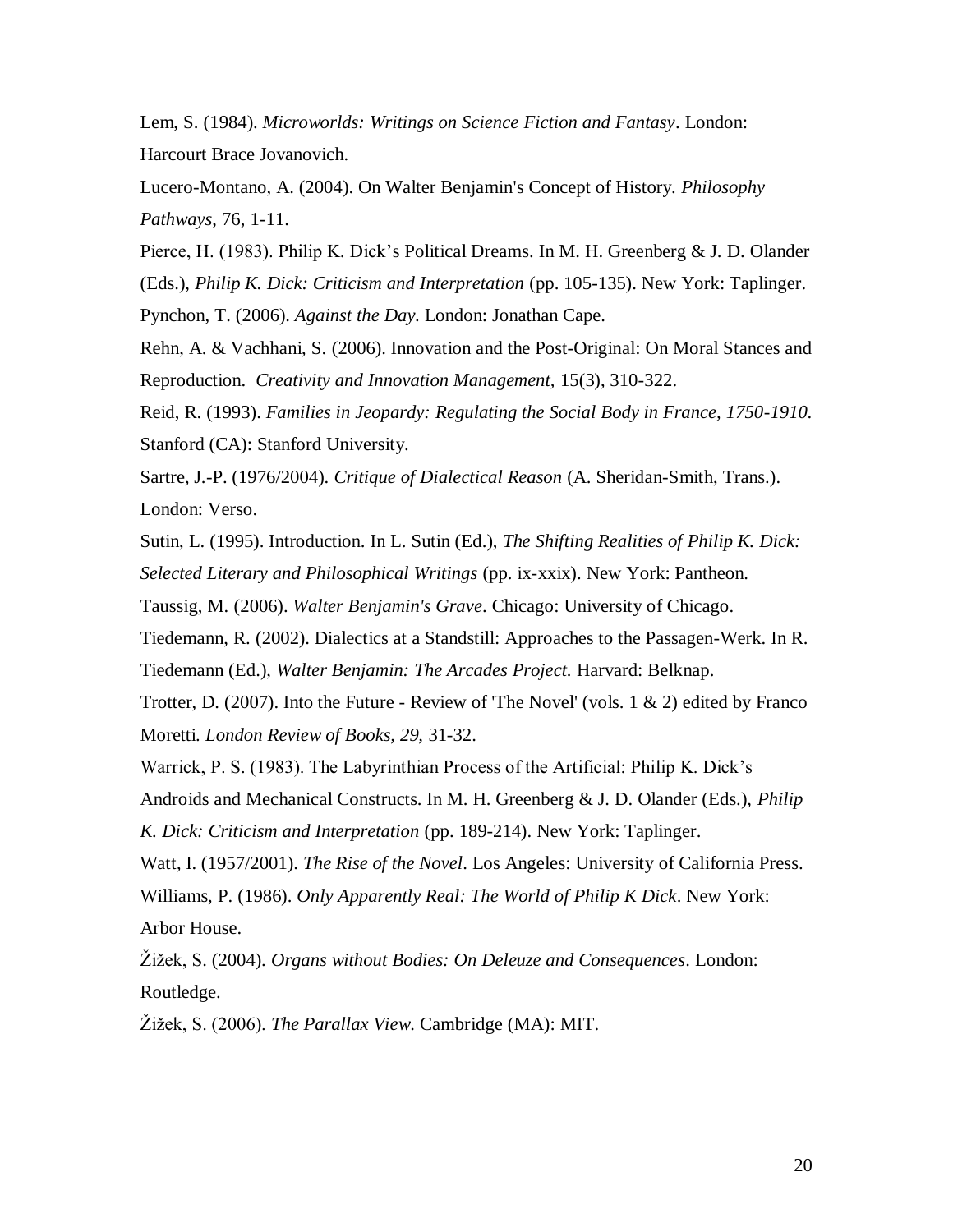# **NOTES**

 $\overline{a}$ 

<sup>i</sup> Jameson completed a PhD on Sartre at Yale in 1959 and he wrote the foreword to Sartre"s (1976/2004) recently re-published *Critique of Dialectical Reason*.

<sup>ii</sup> One should be careful not to conceive of literature as simply providing us with some documentary access to ideology. As Eagleton (1976, p.185) eloquently argued: "Literature is a peculiar mode of linguistic organisation which, by a particular "disturbance" of conventional modes of signification, so foregrounds certain modes of sense-making as to allow us to perceive the ideology in which they inhere… It is because its "unreality" licenses a more-than-"natural" flexing and compacting of senses that we are made to see (and tempted to accept) the versions of historical reality it offers".  $\ddot{\text{m}}$  The exploration of this relation would later become the aim of Iser's (1993) work. As he succinctly put it: "The literary text is a mixture of reality and fictions, and as such it brings about an interaction between the given and the imagined. Because this interaction

produces far more than just a contrast between the two, we might do better to discard the old opposition of fiction and reality altogether, and to replace this duality with a triad: the real, the fictive and what we shall henceforth call the imaginary (p.1)". For a further discussion of Iser's work in the context of OS, I refer the reader to De Cock and Land's (2006) essay.

<sup>iv</sup> Quoted in Chapter 4, of Conrad's (1907) *The Secret Agent*:

<http://www.bibliomania.com/0/0/15/27/frameset.html>

<sup>v</sup> Perhaps I should clarify at this point that the SF texts that Jameson concentrates on (and which underpin the argument of this paper) come within a narrow band of fiction from 1960 to 1975, "an exceptionally creative period for radical utopian SF," as Borojerdi (2007) points out in his review of *Archaeologies*.

 $v<sup>i</sup>$  Coetzee (2007, p.58-64) provides an excellent summary in his review of the English edition: "The great innovation of the Arcades project would be its form… it would work on the principle of montage, juxtaposing textual fragments from past and present in the expectation that they would strike sparks from and illuminate each other… The Arcades book, whatever our verdict on it – ruin, failure, impossible project – suggests a new way